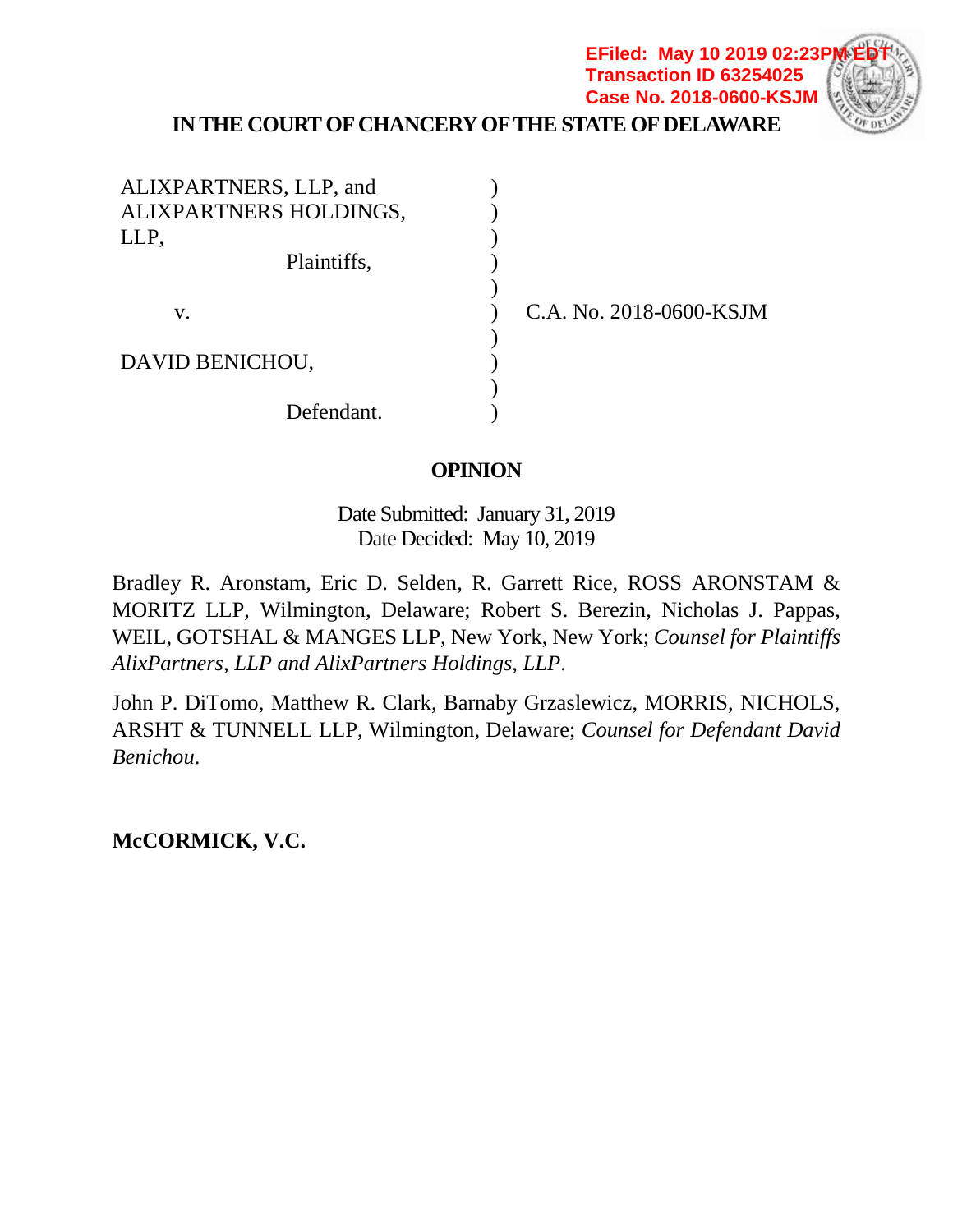The plaintiffs operate a global corporate restructuring advisory firm. The defendant was the managing partner of the plaintiffs' Paris office. As a partner, the defendant had access to the plaintiffs' confidential information. When he became a partner, the defendant also became party to a limited liability partnership agreement that contained confidentiality obligations. The defendant resigned from his position in early 2017. Shortly before his resignation, the defendant connected a personal data drive to his work-issued computer and accessed the plaintiffs' business files. Shortly after his resignation, the defendant repeated this act.

After his resignation, the defendant began working for one of the plaintiffs' competitors. Concerned that defendant may use their confidential information to benefit the competitor, the plaintiffs sought assurances from the competitor regarding the defendant's confidentiality obligations. The plaintiffs were dissatisfied with the competitor's response and initiated an investigative proceeding in Paris courts seeking targeted data searches of certain devices. The plaintiffs then sued in this court for breach of the confidentiality provisions of the limited liability partnership agreement. They also asserted three non-contractual claims for relief: for violating the Delaware Uniform Trade Secrets Act (or "DUTSA"), for common law conversion, and for violating the federal Computer Fraud and Abuse Act (or the "CFAA"). The defendant moved to dismiss each of the non-contractual claims.

The defendant's motion to dismiss the CFAA claim raises an issue of first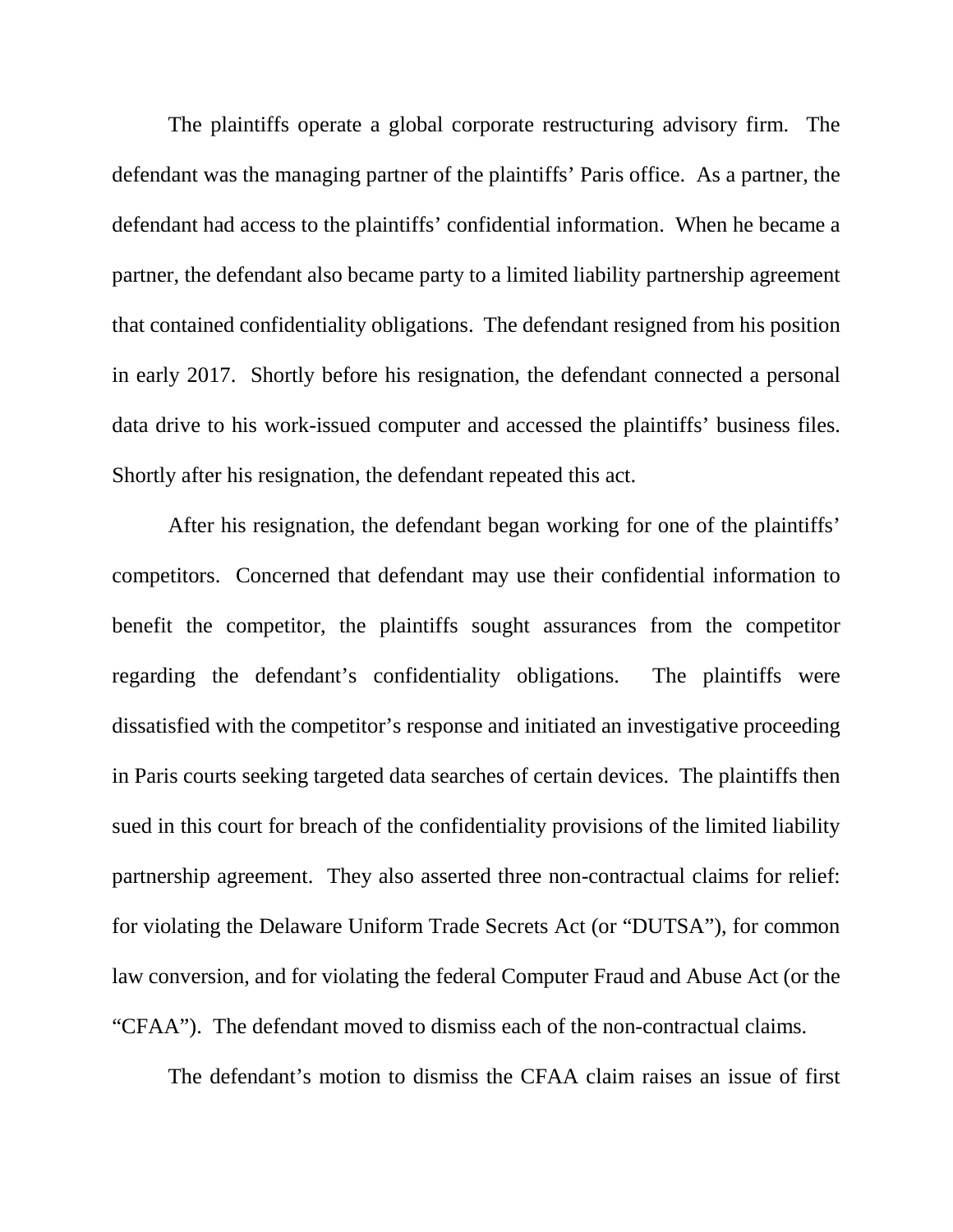impression for this Court. The provision of the CFAA on which the plaintiffs rely renders liable a person who "intentionally accesses a computer *without authorization, or exceeds authorized access*, and thereby obtains . . . information from any protected computer[.]"<sup>1</sup> The plaintiffs argue that the defendant "exceeded authorized access" by using information in violation of the plaintiffs' limited partnership agreement and policies. The defendant argues that this language provides a narrow cause of action under which he can be liable for *unauthorized* access of protected computers only, not for *misuse* of information that he was authorized to access.

Federal courts split on the interpretation of the CFAA disputed by the parties, the Third Circuit has not weighed in, and district courts in the Third Circuit diverge. Relying on principles of statutory construction, this decision adopts the narrow approach first set forth by the Ninth Circuit in *LVRC Holdings LLC v. Brekka*. 2 Under the narrow approach, the defendant's actions while he was employed by the plaintiffs and had authorized access to the plaintiffs' confidential information do not support a claim under the CFAA. By contrast, it is reasonably conceivable that the defendant did not have authorized access to the documents he allegedly transferred after his resignation. As to the defendant's post-resignation conduct, the plaintiffs'

<sup>&</sup>lt;sup>1</sup> 18 U.S.C. § 1030(a)(2)(C) (emphasis added).

<sup>2</sup> 581 F.3d 1127 (9th Cir. 2009).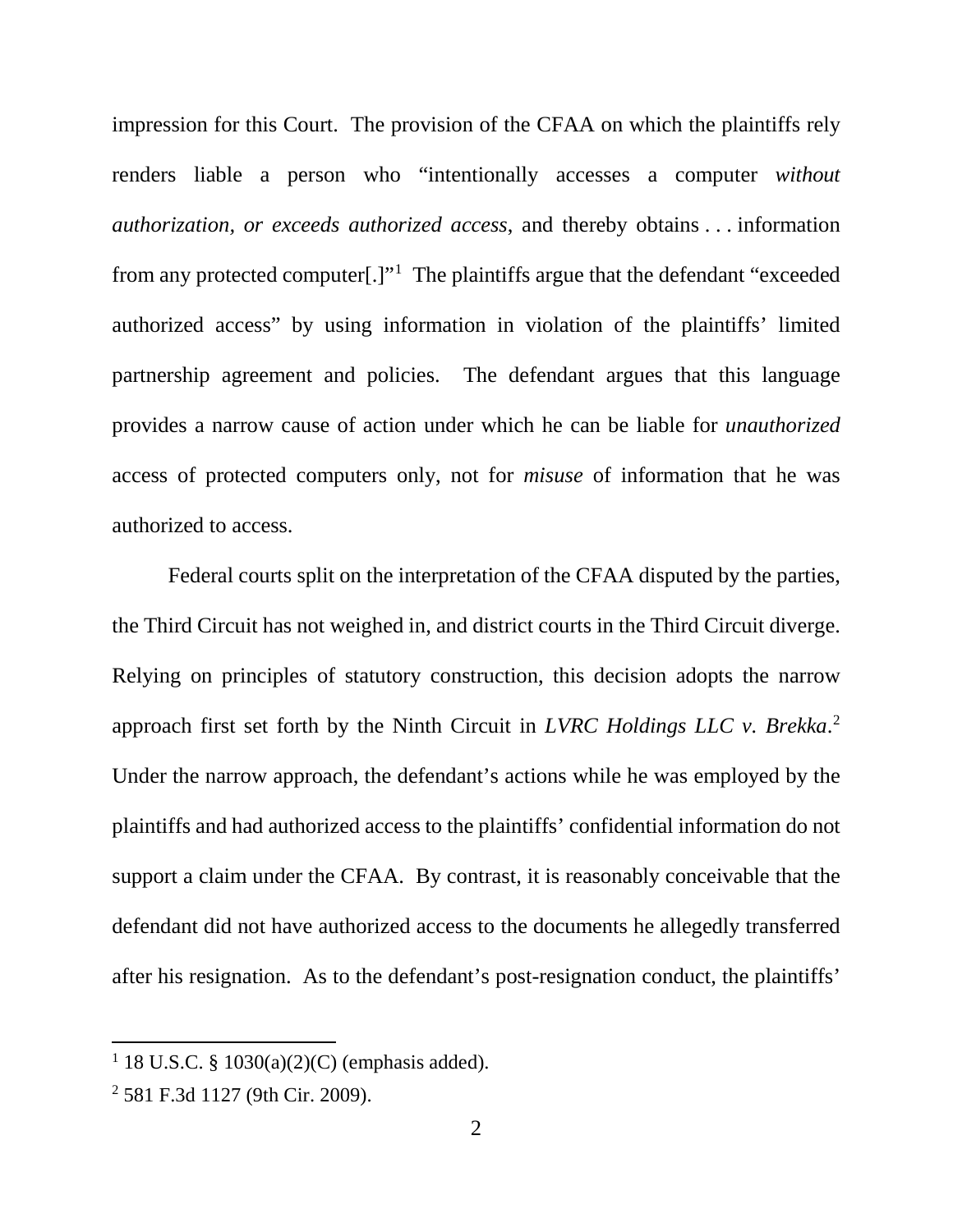CFAA claim is legally viable. The motion to dismiss the CFAA claims is thus granted, but only in part.

The Court denies dismissal for the remainder of the plaintiffs' non-contractual claims. Because all of the alleged acts of misappropriation occurred in France, the defendant moves to dismiss the plaintiffs' claim under DUTSA based on the presumption against extraterritoriality. The parties' extraterritoriality analysis involves a fact-intensive inquiry. Nearly all states have adopted the Uniform Trade Secrets Act. It is reasonably conceivable that some state's Uniform Trade Secrets Act applies given the plaintiffs' global brand. Under Delaware's liberal pleading standard, the plaintiffs need not identify which law applies at the pleadings stage.

The defendant's other dismissal arguments likewise fail. The defendant argues that the plaintiffs have not adequately alleged the elements of a trade secrets claim, but the complaint easily meets the plaintiff-friendly pleading standard. The defendant argues that the plaintiffs' conversion claim is duplicative of the contractual claim, but those claims arise from different obligations and appropriately stand alone. The defendant argues that DUTSA preempts the plaintiffs' conversion claim, but that conclusion depends on which state's trade secrets laws—if any apply. Such a determination is premature and as a result, dismissal of the plaintiffs' conversion claim is inappropriate.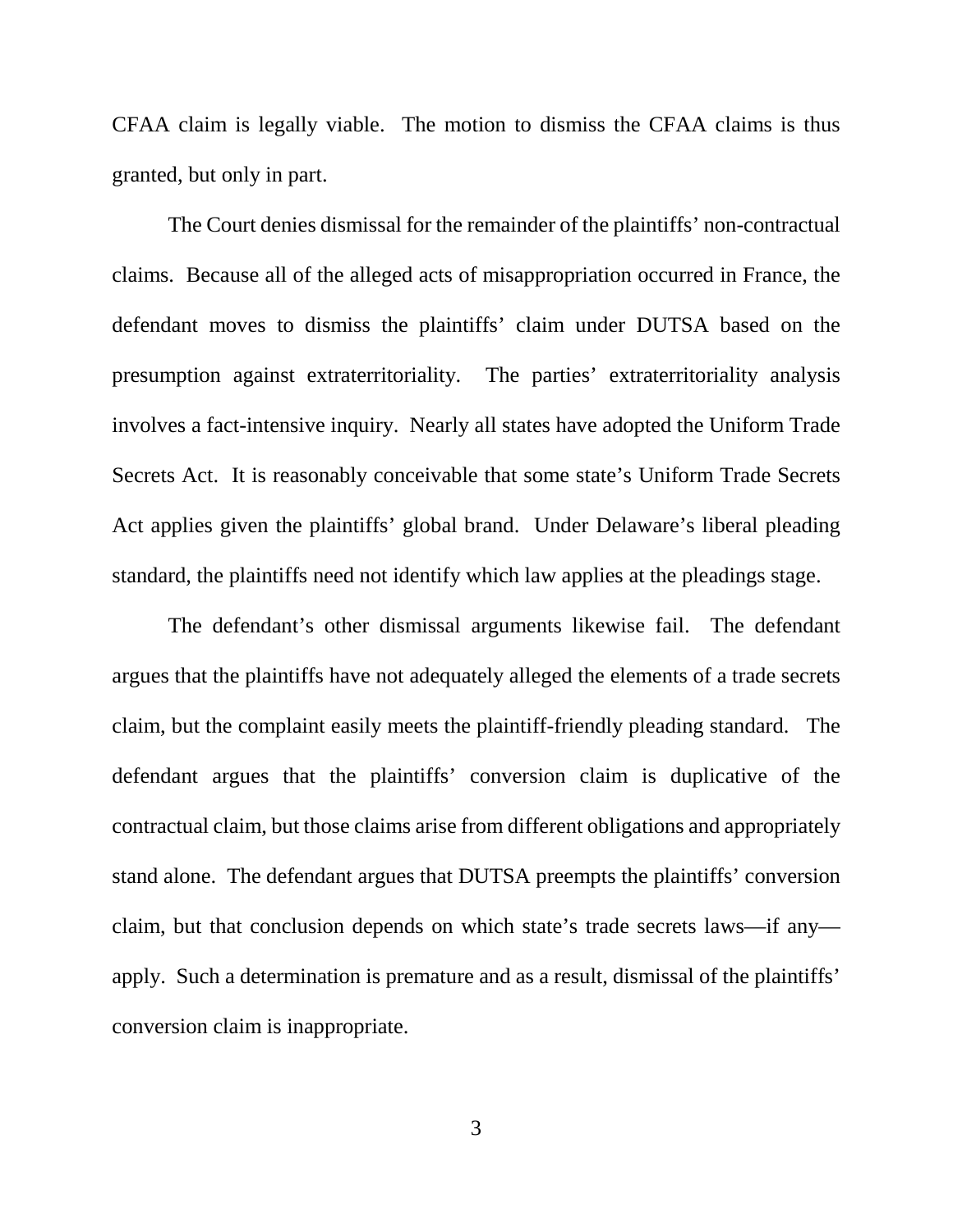### **I. FACTUAL BACKGROUND**

The facts are drawn from the complaint<sup>3</sup> and matters not subject to reasonable dispute.

#### **A. Defendant's Employment by Plaintiffs**

AlixPartners, LLP and AlixPartners Holdings, LLP (collectively, "Plaintiffs"), are a corporate restructuring advisory firm and its holding company parent, respectively. Both entities are organized as Delaware limited liability partnerships. Plaintiffs were founded in 1981 and now have a "global reputation" built through work with "multinational clients" in a range of industries.<sup>4</sup>

Defendant David Benichou ("Defendant") joined Plaintiffs on February 27, 2006. He served as Managing Director in Plaintiffs' Paris offices from January 1, 2013 to October 25, 2017. In that position, Defendant was responsible for: building and maintaining client relationships; leading complex engagements; recruiting top talent; and developing intellectual property for the firm. In carrying out these responsibilities, Defendant had access to Plaintiffs' confidential and proprietary information.

When Defendant became a Partner, he signed as a party to Plaintiffs' January 12, 2017 Second Amended and Restated LLP Agreement (the "LLP

<sup>3</sup> C.A. No. 2018-0600-KSJM Docket ("Dkt.") 1, Verified Compl. ("Compl.").

<sup>4</sup> Compl. ¶ 13*.*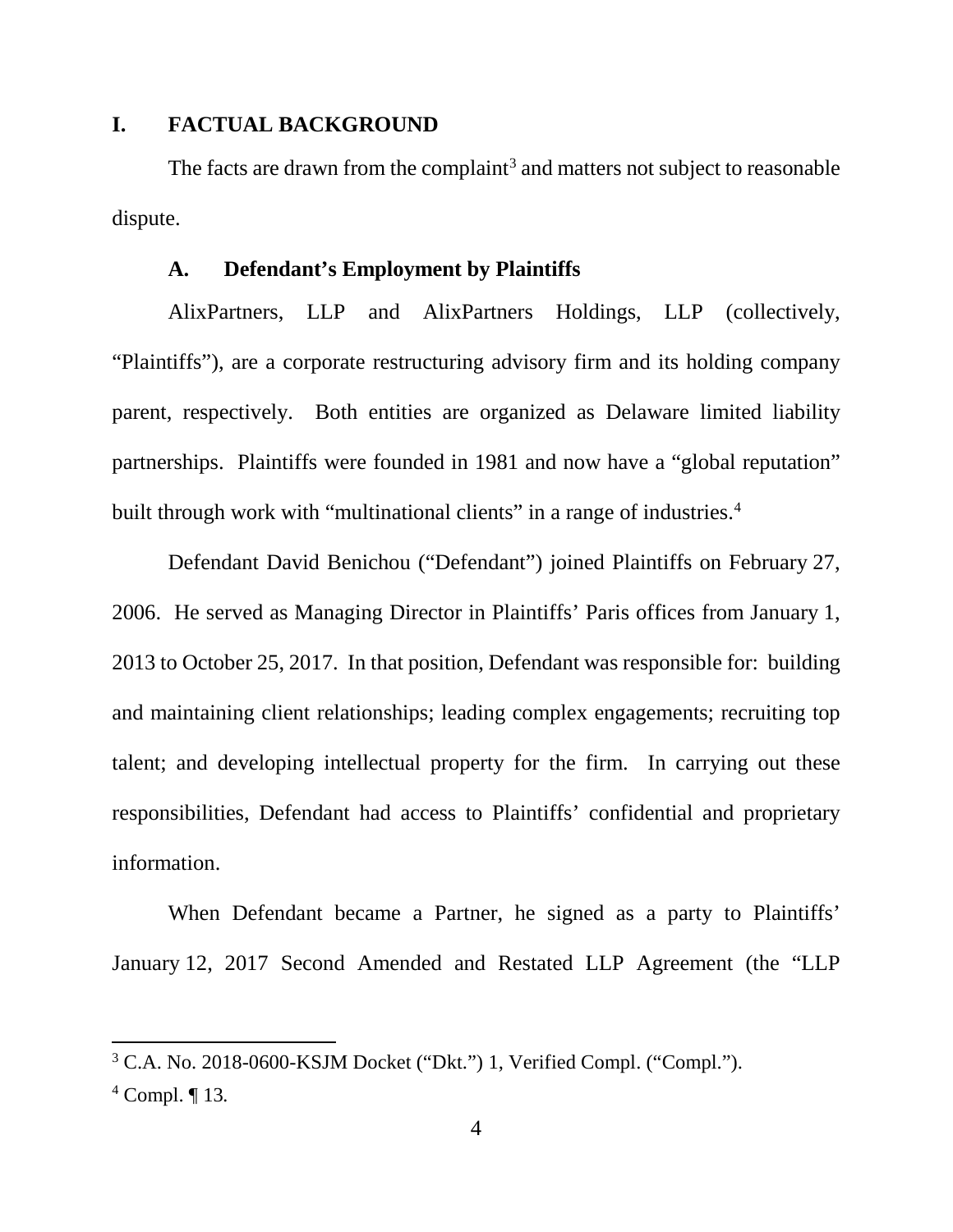Agreement"). The LLP Agreement includes confidentiality requirements protecting Plaintiffs' non-public information. Plaintiffs also have a written data policy on the acceptable use of Plaintiffs' "data, networks, systems, devices, and applications."5

### **B. Defendant Accesses Plaintiffs' Confidential Information**

During his employment with Plaintiffs, Defendant kept thousands of Plaintiffs' confidential documents on the local C drive of his work-issued computer in a folder titled "BatDocuments."6 These documents included "numerous PowerPoint presentations related to Defendant's work on behalf of [Plaintiffs], reports, revenue assessments, studies prepared by [Plaintiffs], notes from meetings, pricing analyses, and other strategic documents," Plaintiffs allege.<sup>7</sup>

The complaint sets out in granular detail facts from which this Court can infer that Defendant transferred these confidential documents to a personal data device before and after his resignation. The complaint alleges that, around March 8, 2017, "Defendant connected a Western Digital 250 GB personal external hard drive to his Computer."8 Then,

> [a]t approximately 7:31 AM CEST (Paris local time), Defendant accessed the subfolder "Presentation" within a matter-named subfolder in the "BatDocuments" folder on the C drive of Defendant's Computer with the pathname

l

 $6$  *Id.* ¶ 45.

<sup>8</sup> *Id.* ¶ 46.

<sup>5</sup> *Id*. ¶ 18.

 $^{7}$  *Id.* ¶ 50.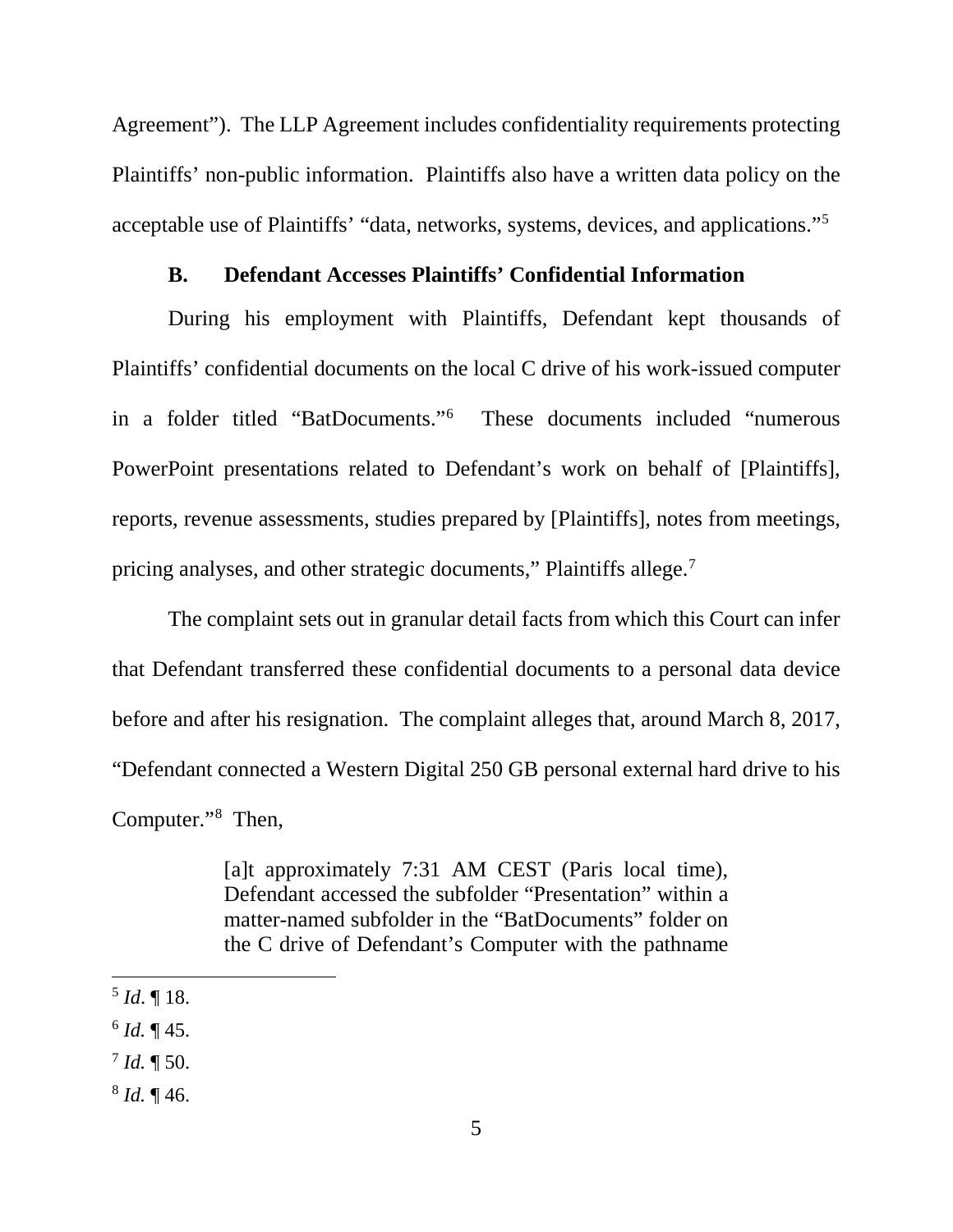C:\Users\dbenichou\Documents\Batdocuments\39- [Matter Name]\Presentation.

. . . [O]ne minute later, at 7:32 AM CEST, Defendant accessed a subfolder on his personal external hard drive, with the identically named pathname D:\Batdocuments\39-[Matter Name]\Presentation.<sup>9</sup>

Defendant resigned from his position with Plaintiffs in 2017, providing notice

on May 1, 2017. Plaintiffs dismissed Defendant from his duties on July 25, 2017,

and he stopped performing work for Plaintiffs around that time. Three days later,

on July 28, 2017, "Defendant again connected his personal external hard drive to his

Computer."10 The complaint alleges:

At 8:22 AM (CEST) on July 28, 2017, [Defendant] created the folder entitled "Personnel et confidentiel 2" on the local C drive of his Computer. Defendant then copied folders containing hundreds of files from the "BatDocuments" folder on the C drive of his Computer into the "Personnel et confidentiel 2" folder on his Computer. At or around 10:54 AM local time, Defendant cut and pasted the "Personnel et confidentiel 2" folder which then contained those hundreds of files—from his Computer onto his personal external hard drive. Defendant proceeded to review other files on his Computer, and placed some files in the Recycle Bin on the Computer.

. . . Defendant also accessed another folder on his Computer entitled "Personnel et confidentiel," which he had created on or around April 13, 2017 and accessed a number of times between then and July 28, 2017. He

 $9$  *Id.*  $\P$  46–47 (footnotes omitted).

 $^{10}$  *Id.*  $\sqrt{\ }$  51.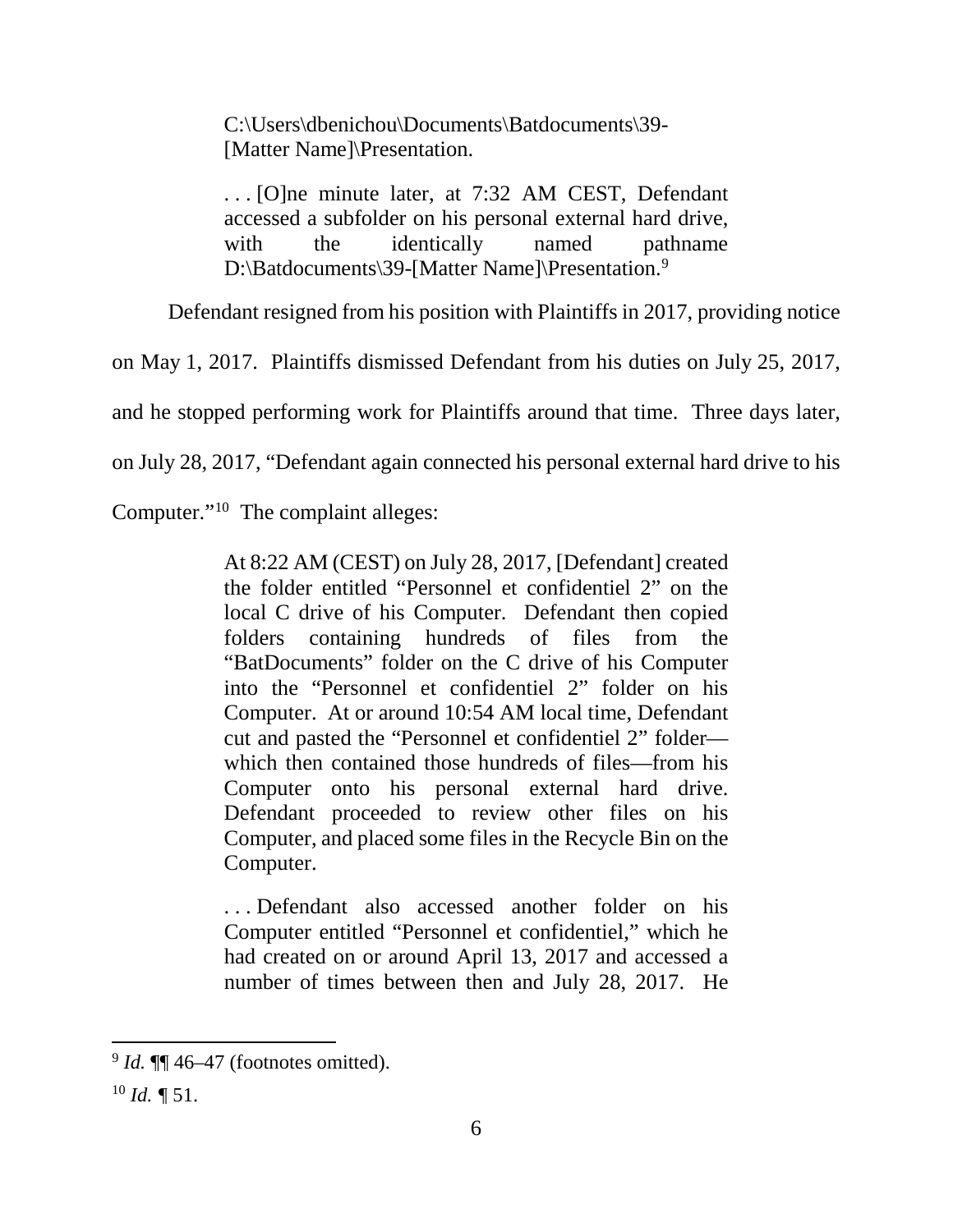deleted the "Personnel et confidentiel" folder at or after 12:40 PM CEST on July 28, 2017.<sup>11</sup>

Defendant never informed Plaintiffs of his personal data drive, disclosed that he had transferred these documents to it, or returned any confidential information it contained.

Defendant started working for the corporate restructuring division of Boston Consulting Group ("BCG") around October 2017. BCG's restructuring division directly competes with Plaintiffs, according to the complaint.

Plaintiffs allege that BCG employees contacted Defendant in early 2017 before he resigned. Plaintiffs also allege that Defendant disclosed Plaintiffs' confidential information to BCG employees in the first half of 2017, and that Defendant "decided to take [Plaintiffs'] confidential information with him when he left in order to use that confidential information at [BCG] for his benefit and for the benefit of BCG  $\dots$ ."<sup>12</sup>

#### **C. Procedural Posture**

On August 10, 2018, Plaintiffs initiated this action. The complaint asserts four causes of action. Count I alleges that Defendant breached the confidentiality provisions of the LLP Agreement. Count II alleges that Defendant breached the Delaware Uniform Trade Secrets Act. Count III alleges that Defendant committed

 $11$  *Id.* **¶** 51–52.

 $12$  *Id.*  $\P$  22.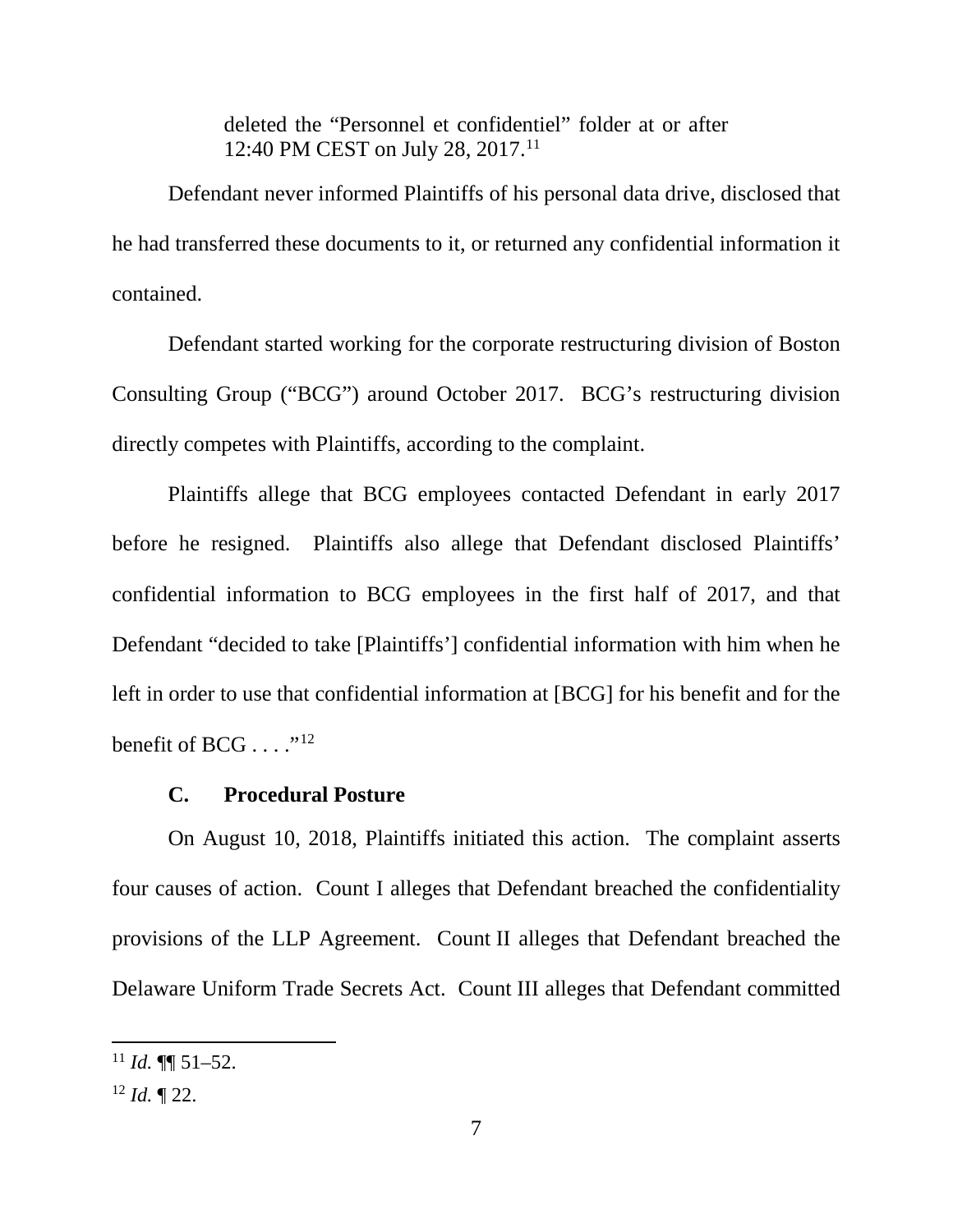common law conversion. Count IV alleges that Defendant violated the federal CFAA.

On September 28, 2018, Defendant responded by moving to dismiss Counts II through IV of the complaint. The parties completed briefing on the motion on January 22, 2019,<sup>13</sup> and the Court heard oral argument on January 31, 2019.<sup>14</sup>

## **II. LEGAL ANALYSIS**

 $\overline{\phantom{a}}$ 

Defendant moves to dismiss pursuant to Court of Chancery Rule 12(b)(6). On a Rule 12(b)(6) motion, the Court "accept[s] all well-pleaded factual allegations in the [c]omplaint as true," and "draw[s] all reasonable inferences in favor of the plaintiff  $\ldots$ ."<sup>15</sup> The Court denies the motion "unless the plaintiff could not recover under any reasonably conceivable set of circumstances susceptible of proof."16 The Court neither "accept[s] conclusory allegations unsupported by specific facts, Court

<sup>&</sup>lt;sup>13</sup> Dkt. 14, Def.'s Opening Br. in Supp. of His Mot. to Stay or in the Alternative Dismiss the Verified Compl. ("Def.'s Opening Br."); Dkt. 18, Pls.' Answering Br. in Opp'n to Defendant's Mot. to Dismiss the Verified Compl. ("Pls.' Ans. Br."); Dkt. 23, Def.'s Reply Br. in Supp. of His Mot. to Stay or in the Alt. Dismiss the Verified Compl. and Mot. to Stay Disc.; Dkt. 26, Pls.' Sur-Reply in Opp'n to Def.'s Mot. to Dismiss the Verified Compl.

<sup>&</sup>lt;sup>14</sup> Dkt. 30, Oral Arg. on Mot. to Dismiss and Mot. to Stay before V.C. McCormick. In the alternative to his dismissal arguments, Defendant sought to dismiss or stay the Delaware proceedings pursuant to *McWane Cast Iron Pipe Corp. v. McDowell-Wellman Eng'g Co.*, 263 A.2d 281, 283 (Del. 1970), pending resolution of the French proceedings. The Court denied the motion by an Order issued on February 7, 2018. Dkt. 31, Order Addressing Def.'s *McWane* Mot. to Dismiss or Stay.

<sup>15</sup> *Cent. Mortg. Co. v. Morgan Stanley Mortg. Capital Hldgs. LLC*, 27 A.3d 531, 536 (Del. 2011) (citing *Savor, Inc. v. FMR Corp.*, 812 A.2d 894, 896–97 (Del. 2002)). <sup>16</sup> *Id.*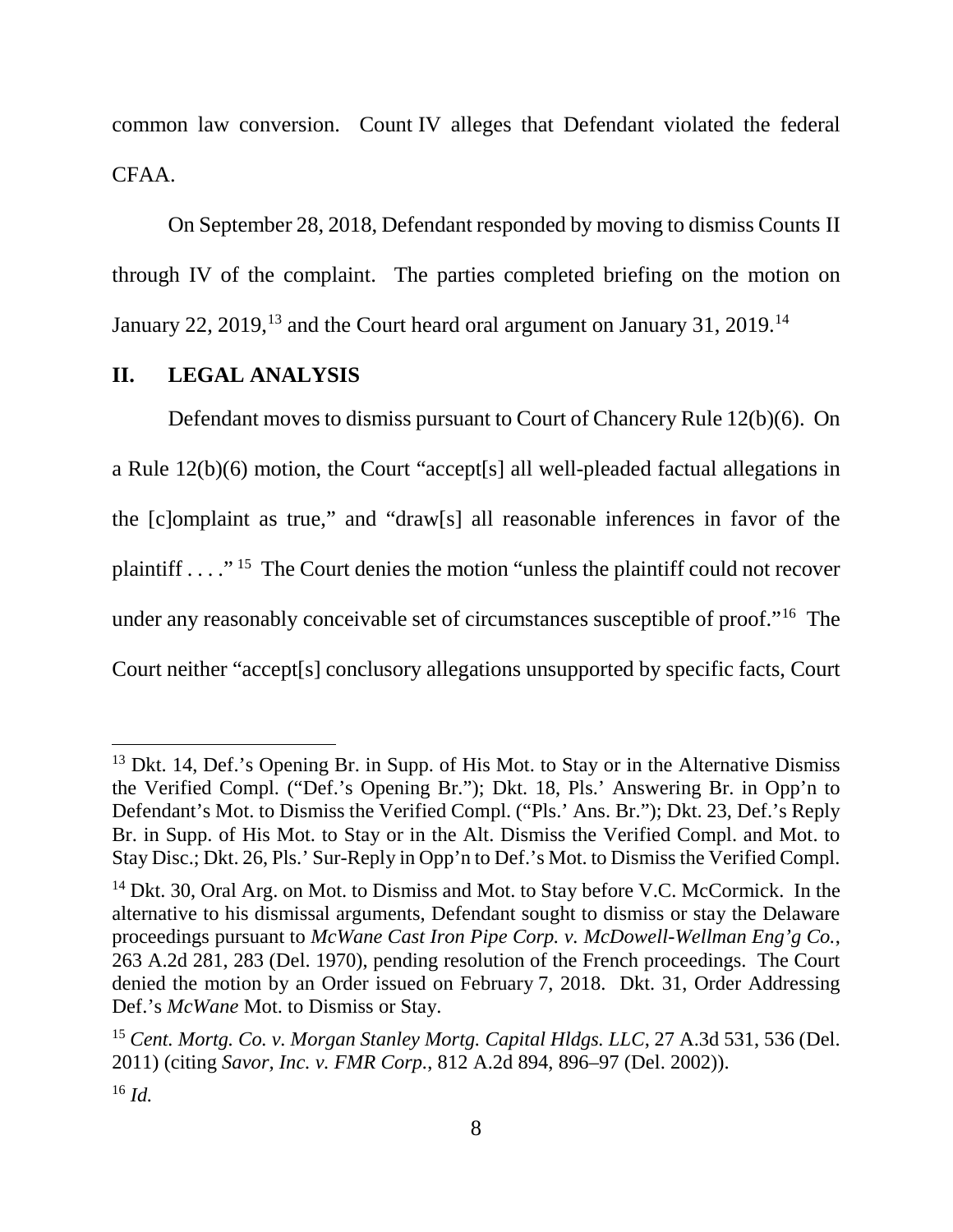neither "accept[s] conclusory allegations unsupported by specific facts, nor . . . draw[s] unreasonable inferences in the plaintiff's favor."<sup>17</sup>

## **A. Count II—Delaware Uniform Trade Secrets Act**

Count II asserts that Defendant misappropriated hundreds of Plaintiffs' documents, some of which contained trade secrets, in violation of the Delaware Uniform Trade Secrets Act (or "DUTSA"). Defendant argues that Count II should be dismissed because the complaint fails to plead a DUTSA claim, and because DUTSA does not apply extraterritorially to conduct alleged to have occurred solely in France.

## **1. Plaintiffs adequately allege the elements of a trade secrets claim.**

A claim for misappropriation of trade secrets under DUTSA requires allegations sufficient to show: (1) the existence of a trade secret (*i.e.*, information with commercial utility arising from its secrecy and reasonable steps to maintain this secrecy); (2) which the plaintiff communicated to the defendant; (3) under an express or implied understanding that the defendant would respect the secrecy of the matter; and that (4) the defendant used or disclosed the secret information in breach of that understanding to the injury of the plaintiff.<sup>18</sup>

<sup>17</sup> *Clinton v. Enter. Rent-A-Car Co.*, 977 A.2d 892, 895 (Del. 2009).

<sup>18</sup> *Wilm. Tr. Co. v. Consistent Asset Mgmt. Co., Inc.*, 1987 WL 8459, at \*3 (Del. Ch. Mar. 25, 1987).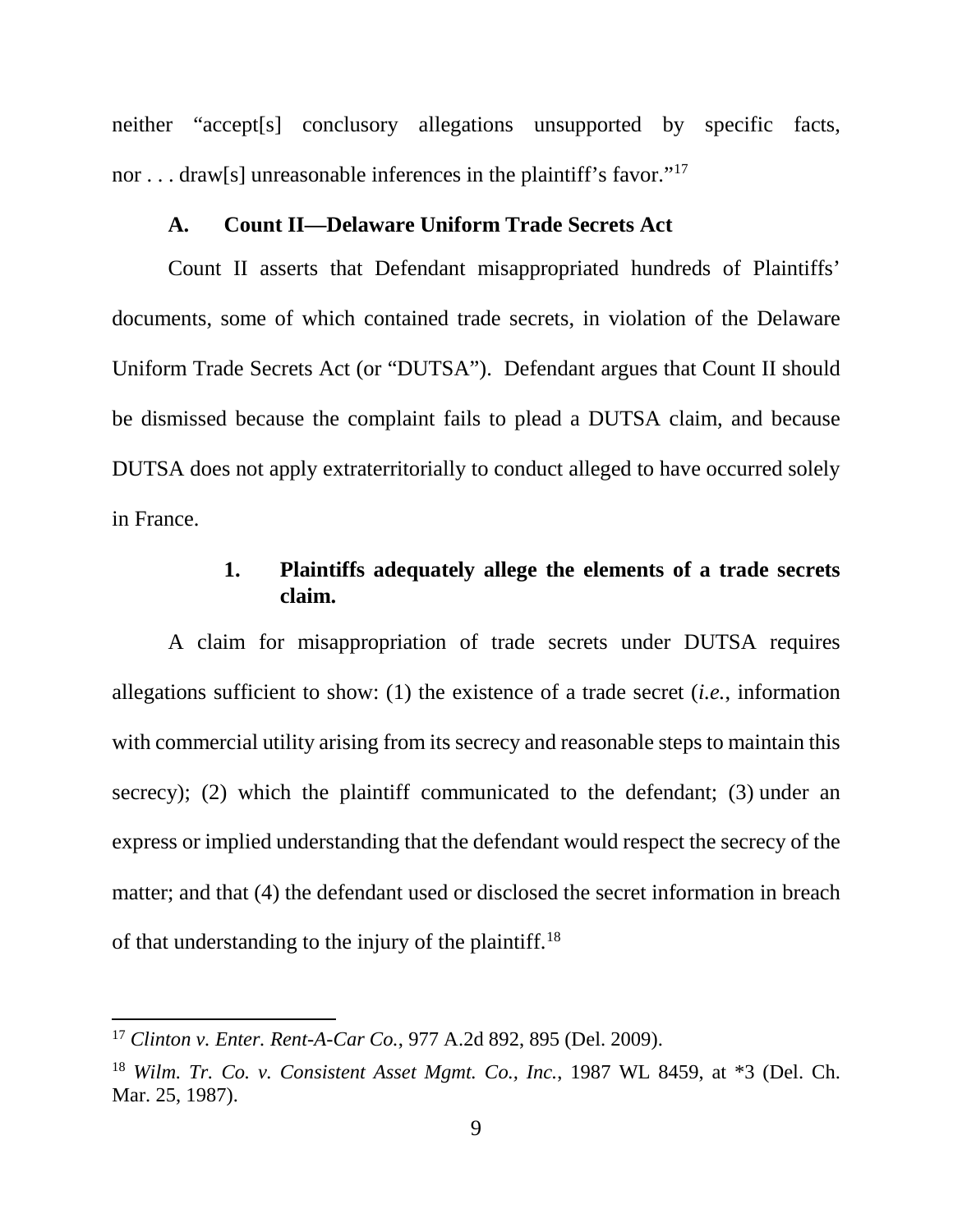Defendant argues that Plaintiffs have not adequately pled the first element, the existence of a trade secret. To show the existence of a trade secret, a plaintiff must allege that the information "[d]erives independent economic value, actual or potential, from not being generally known to, and not being readily ascertainable by proper means by, other persons who can obtain economic value from its disclosure or use" and that the information is "the subject of efforts that are reasonable under the circumstances to maintain its secrecy."19 "Trade secrets should be given an expansive meaning and interpretation."20

The complaint sufficiently alleges the existence of a trade secret. According to the complaint, Plaintiffs have "developed numerous methods, techniques, and processes for conducting and marketing its consulting business that derive independent economic value from not being generally known to others who might use or disclose them for economic gain."<sup>21</sup> That information includes documents like "revenue assessments, studies prepared by [Plaintiffs], notes from meetings, pricing analyses, and other strategic documents."<sup>22</sup> The alleged categories of

<sup>19</sup> 6 *Del. C.* § 2001(4).

<sup>20</sup> *Sanirab Corp. v. Sunroc Corp.*, 2002 WL 1288732, at \*3 (Del. Super. Apr. 29, 2002) (emphasis omitted).

<sup>&</sup>lt;sup>21</sup> Compl.  $\P$  67.

 $^{22}$  *Id.*  $\P$  50.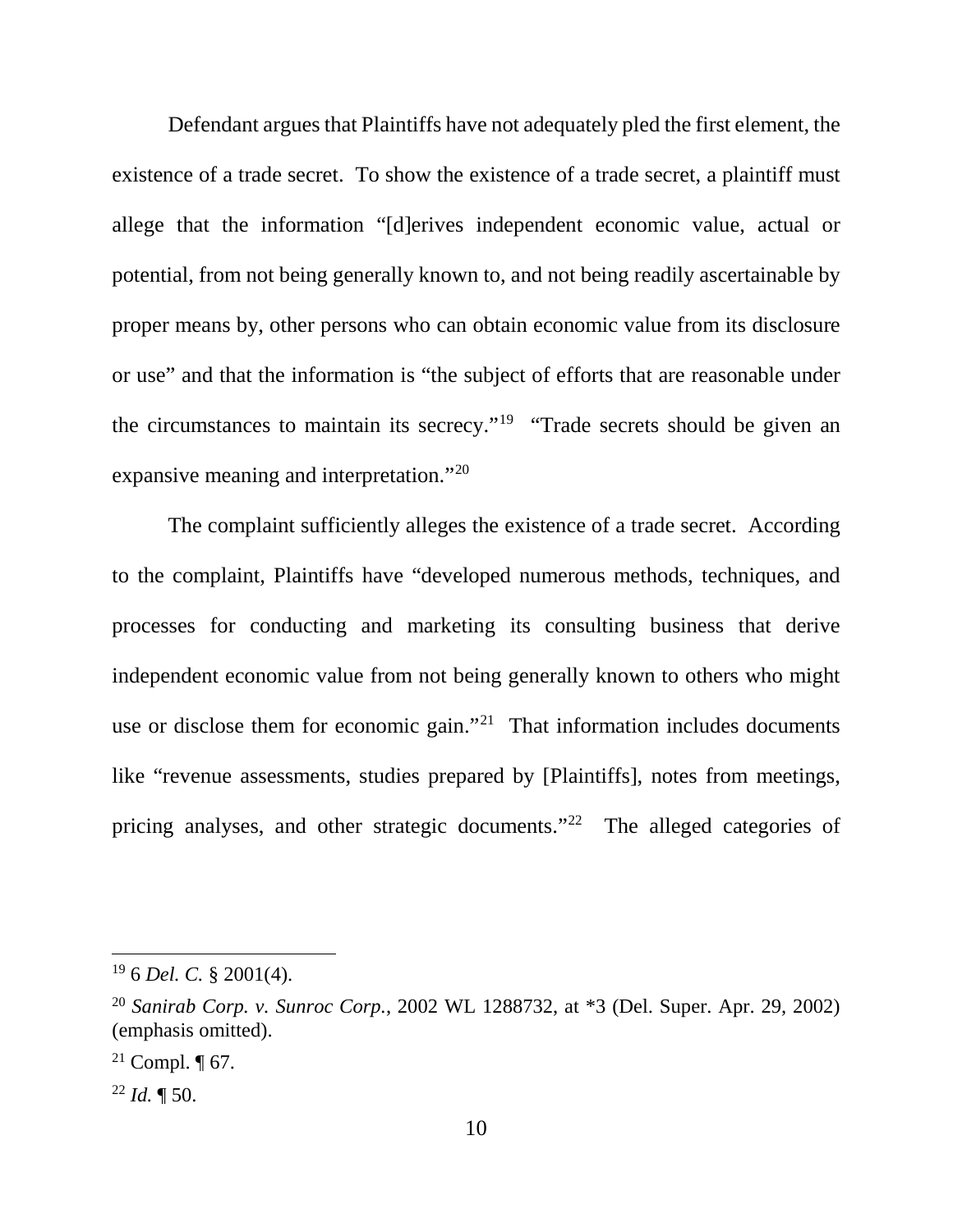documents are not overly vague or so broad as to be meaningless.23 It is reasonably conceivable that these documents have independent economic value.<sup>24</sup>

Plaintiffs also took reasonable steps to guard the secrecy of these documents. Under Delaware law, the existence of a confidentiality agreement satisfies this requirement.<sup>25</sup> The acceptable use policy provided an added layer of protection. Plaintiffs also protect their confidential information with passwords, restrict rights and access to those employees with a need to know, and include confidentiality provisions in their employment agreements.26

Next, Defendant argues that Plaintiffs have not adequately pled the fourth element, that Defendant used or disclosed the trade secrets. It is the rare misappropriation case in which Plaintiffs have first-hand knowledge of this element

<sup>23</sup> *Compare id.* ¶¶ 45, 50 (describing the organization and nature of the documents containing trade secrets) *with MHS Capital LLC v. Goggin*, 2018 WL 2149718, at \*14 (Del. Ch. May 10, 2018) (dismissing trade secret claim where complaint vaguely referred to "potential returns" and "strategies").

<sup>24</sup> *GWO Litig. Tr. v. Sprint Sols., Inc.*, 2018 WL 5309477, at \*9–10 (Del. Super. Oct. 25, 2018) (A DUTSA claim will survive a motion to dismiss where the documents in question are "*conceivably* of independent economic value." (emphasis added)).

<sup>25</sup> *See GWO Litig.*, 2018 WL 5309477, at \*10 (holding that the "reasonable efforts" prong "is not a high bar" and that "confidentiality provisions or policies intended to prevent unauthorized disclosure are sufficient").

<sup>26</sup> *Compare* Compl. ¶ 68 (describing minimum necessary rights and access provided only to employees "with a need to know") *with Goggin*, 2018 WL 2149718, at \*14 (granting a motion to dismiss a trade secrets claim on where the complaint simply repeated as an allegation and in conclusory form the language of the statute, that "ECM took reasonable steps to maintain secrecy").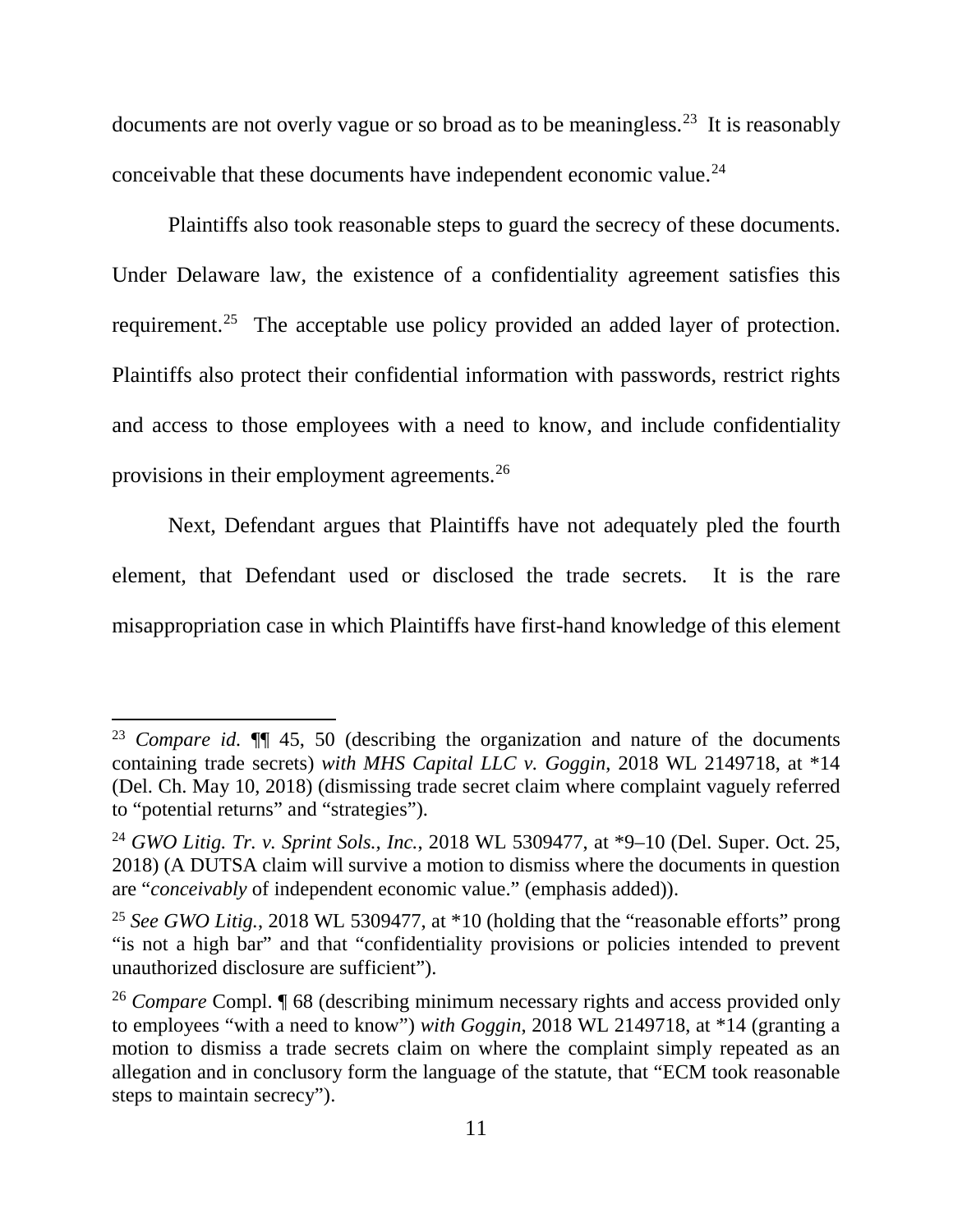at the pleadings stage.<sup>27</sup> Typically, the Complaint must rely on inferences or circumstantial evidence. Here, the Complaint alleges the following facts. Defendant transferred documents containing confidential information and trade secrets onto a personal hard drive right before and after he left to work for a competitor. Defendant never disclosed the hard drive to Plaintiffs. Defendant never accounted for the documents he transferred onto the hard drive when he began working at BCG. And Defendant refused to confirm his compliance with his contractual obligations despite Plaintiffs' requests. It is reasonable to infer, based on the facts alleged, and under a plaintiff-friendly standard, that Defendant has used or disclosed these documents.

# **2. Defendant's extraterritoriality argument is not appropriately addressed at the pleadings stage.**

In the alternative, Defendant argues that Count II should be dismissed because DUTSA does not apply on its face to actions taken outside Delaware, and each of Defendant's alleged actions occurred in France.<sup>28</sup> Plaintiffs respond that "this case does not . . . require consideration of extraterritoriality,"29 that the extraterritorial application of DUTSA is more appropriately framed as a choice-of-law question,<sup>30</sup>

<sup>27</sup> *See Accenture Glob. Servs. GMBH v. Guidewire Software Inc.*, 581 F. Supp. 2d 654, 662 (D. Del. 2008) ("It is not common for a trade secret misappropriation plaintiff to know, prior to discovery, the details surrounding the purported theft.").

<sup>28</sup> Def.'s Opening Br. at 30.

<sup>29</sup> Pls.' Ans. Br. at 32.

<sup>30</sup> *Id*. at 32–33.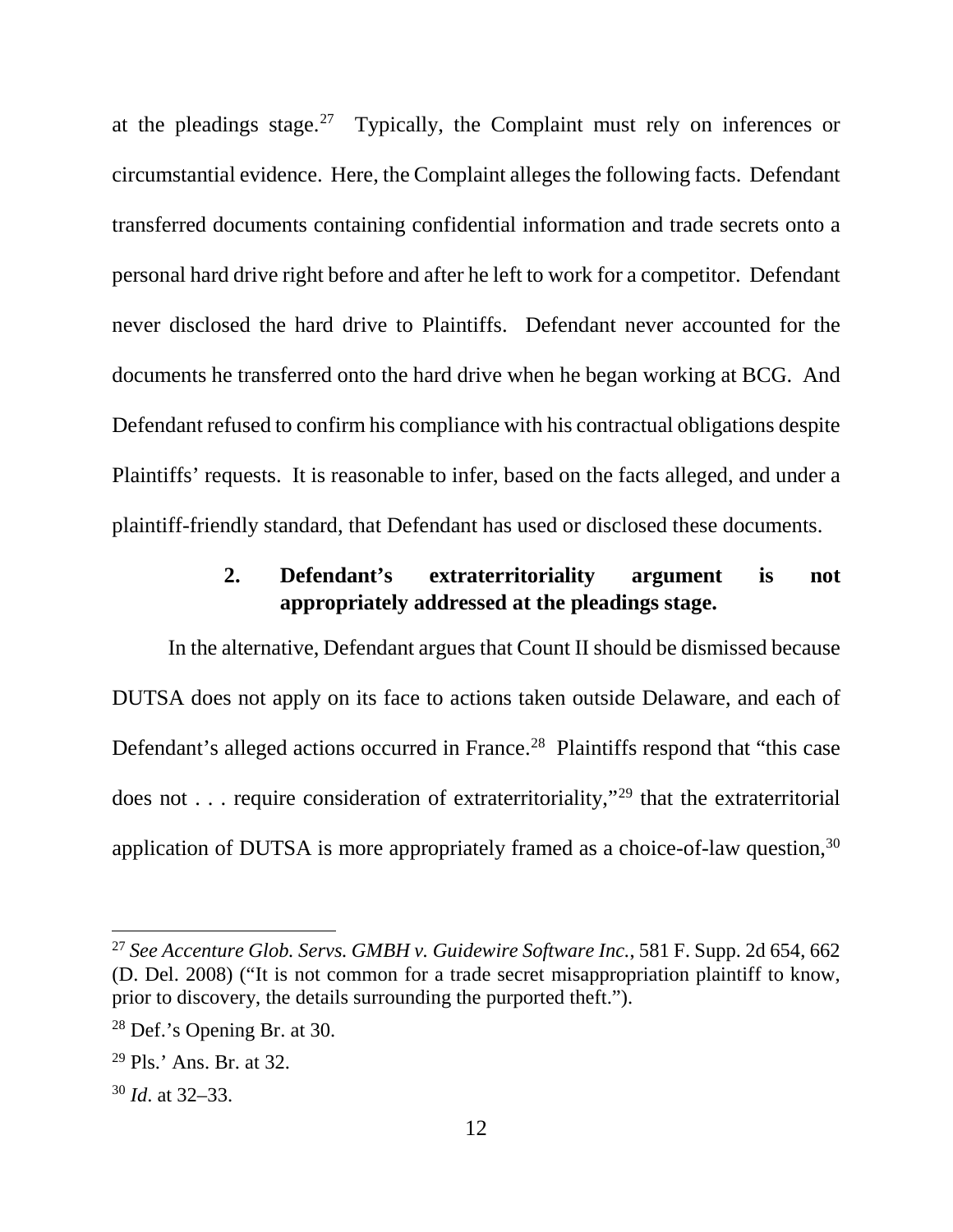and that such an analysis is necessarily fact intensive so the Court should not conduct it on the pleadings. If the Court does conduct the choice-of-law analysis, Plaintiffs argue that the analysis should focus on the place of Plaintiffs' injury, which Plaintiffs say favors applying Delaware law, and not Defendant's conduct.

This decision assumes that the presumption against extraterritoriality analysis applies, and that it precludes applying the DUTSA to the conduct at issue, as Defendant argues. Even assuming these premises, Count III survives Defendant's motion to dismiss. Delaware's liberal notice pleading rules require only "a short and plain statement of the claim showing that the pleader is entitled to relief[.]"31 Consequently, a plaintiff need not identify the precise law on which it relies.<sup>32</sup> Plaintiffs operate in a global market, and nearly all of the states have adopted the Uniform Trade Secrets Act. The standard is "reasonable conceivability."<sup>33</sup> It is reasonably conceivable that the law of Plaintiffs' principal place of business (Michigan) or another state's law applies.

#### **B. Count III—Conversion**

Count III alleges that if any of the documents taken by Defendant do not rise to the level of a trade secret, they still constitute confidential and proprietary

 $31$  Ct. Ch. R.  $8(a)(1)$ .

<sup>32</sup> *Dow Chem. Co. v. Organik Kimya Hldg. A.S*., 2018 WL 2382802, at \*4 (Del. Ch. May 25, 2018).

<sup>33</sup> *Cent. Mortg.*, 27 A.3d at 537 (citation and internal quotation marks omitted).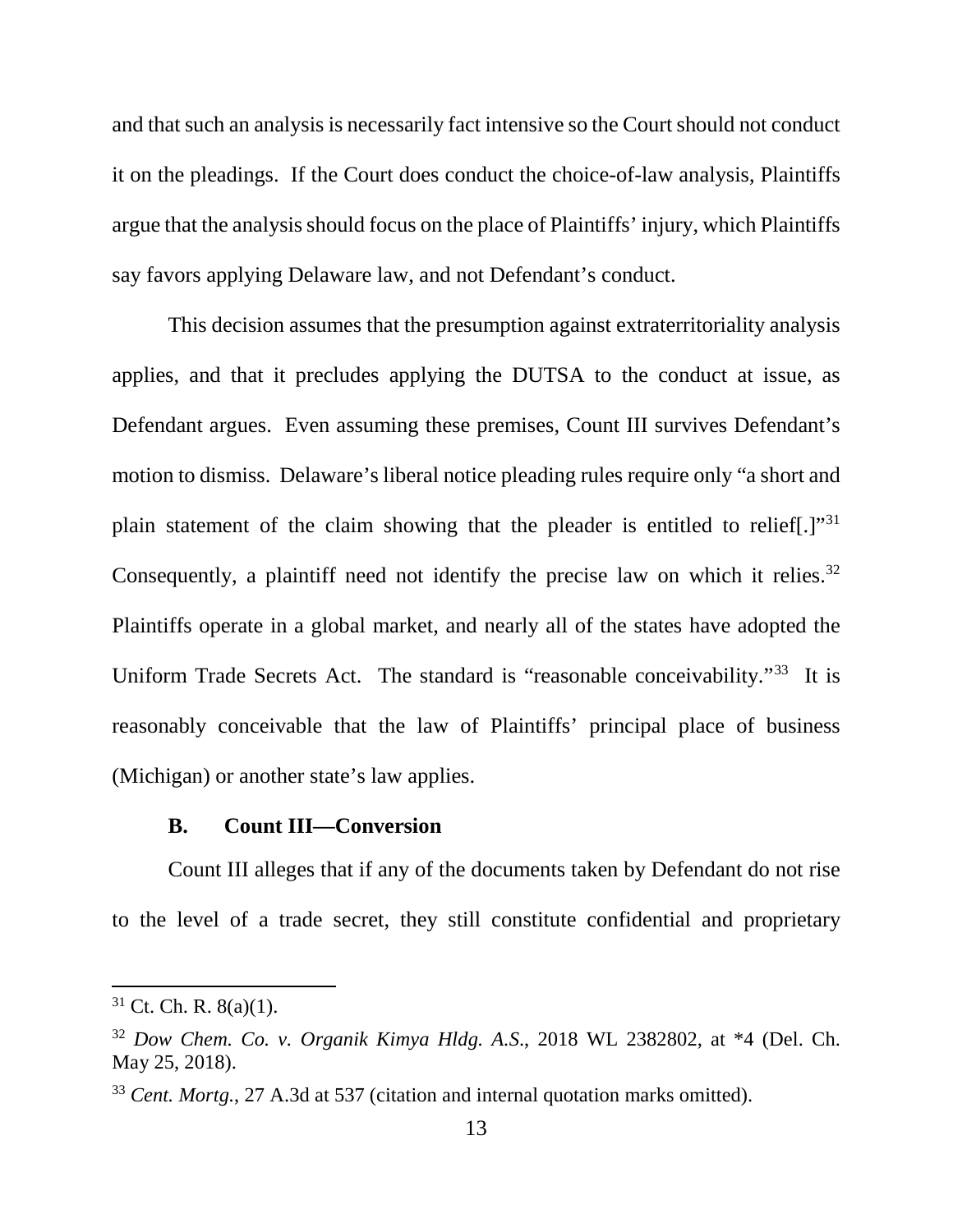information. <sup>34</sup> Plaintiffs contend that Defendant took possession of these documents and never returned them. 35

As with Count II, Count III hinges on issues that are inappropriate to decide on a motion to dismiss. For example, Defendant argues that Count III should be dismissed because the DUTSA preempts Plaintiffs' conversion claim.<sup>36</sup> Some states interpret the Uniform Trade Secrets Act as preempting all common law claims for conversion of confidential information; $37$  other states do not. $38$  Whether Plaintiffs' trade secrets claim preempts the conversion claim will depend on what law applies. As discussed above, what law applies is not a pleadings-stage issue. Neither, therefore, is preemption.<sup>39</sup>

l

<sup>37</sup> *See generally Alarm.com*, 2018 WL 3006118, at \*11 n.67.

<sup>34</sup> Compl. ¶ 75.

<sup>35</sup> *Id.* ¶ 76.

<sup>36</sup> *See generally* 6 *Del. C.* § 2007(a) ("[T]his chapter displaces conflicting tort, restitutionary and other law of this State providing civil remedies for misappropriation of a trade secret."); *Alarm.com Hldgs. Inc. v. ABS Capital P'rs*, 2018 WL 3006118, at \*9–11 (Del. Ch. June 15, 2018), *aff'd on other grounds*, 204 A.3d 113 (Del. 2019).

<sup>38</sup> *See, e.g.*, *Am. Biomedical Gp., Inc. v. Techtrol, Inc.*, 374 P.3d 820, 827 (Okla. 2016) ("By its unambiguous language, Section 92(A) of the [Oklahoma Uniform Trade Secrets Act] displaces conflicting tort claims only for 'misappropriation of a trade secret.' It does not displace tort claims for information not meeting this definition."); *Int'l Paper Co. v. Gilliam*, 2003 WL 23573613, at \*4 (Va. Cir. Ct. Dec. 23, 2003) ("The [Virginia Uniform Trade Secrets Act] does not preempt alternative tort recovery unless it is clear that the [confidential information at issue] falls within the confines of the Act.").

<sup>&</sup>lt;sup>39</sup> Plaintiffs have identified a potentially applicable French law, which they describe as the French Civil Code equivalent to Delaware's common law claim of conversion. *See* Pls.' Ans. Br. at 45–47. This decision does not resolve whether Plaintiffs have or must state a claim under French law.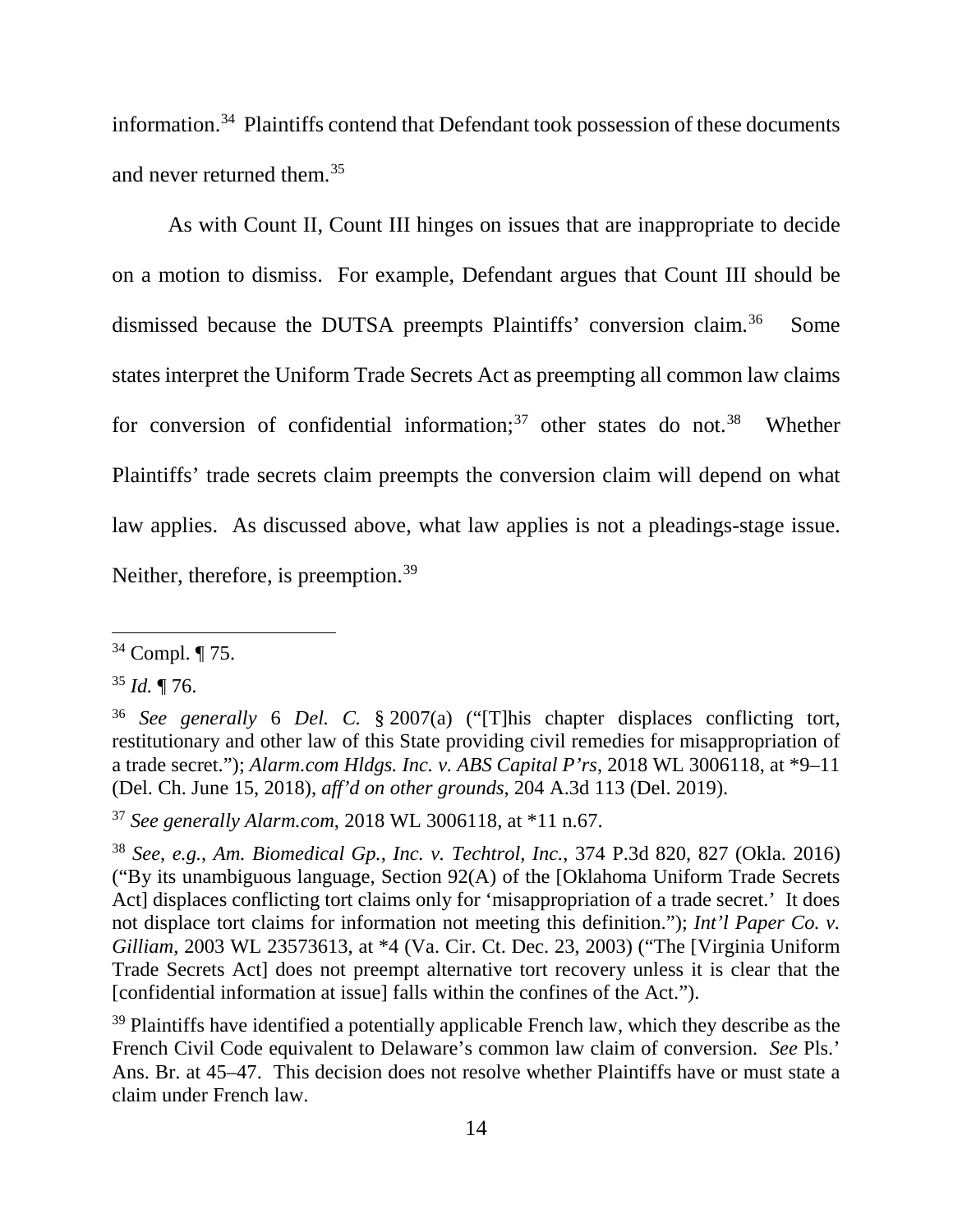As an independent basis for dismissal, Defendant argues that Count III should be dismissed because it is duplicative of Count I's breach of contract claim.<sup>40</sup> It is not clear that the "only confidentiality obligation" pleaded derives from the LLP Agreement, as Defendant contends.<sup>41</sup> It is reasonably conceivable that Plaintiffs have a separate property interest in the confidential information.<sup>42</sup> The Counts were asserted in the alternative, as permitted under Delaware law.43

For these reasons, Defendant's motion to dismiss Count III is denied.

## **C. Count IV—Computer Fraud and Abuse Act**

Count IV alleges that Defendant violated the CFAA. 44 Congress passed the

CFAA in 1984 as the first piece of federal legislation directed solely at computer

l

<sup>44</sup> 18 U.S.C. § 1030(a)(2)(C).

 $40$  Def.'s Opening Br. at  $46-47$ .

<sup>41</sup> *Id.* at 47.

<sup>42</sup> *See, e.g.*, *Rockwell Automation, Inc. v. Kall*, 2004 WL 2965427, at \*4 (Del. Ch. Dec. 15, 2004) (observing that the plaintiff "has a property interest in its confidential information"); *Sustainable Energy Generation Gp., LLC v. Photon Energy Projects BV*, 2014 WL 2433096, at \*14 (Del. Ch. May 30, 2014) (holding that it was reasonably conceivable that plaintiff could prove a property interest in confidential information); *Overdrive, Inc. v. Baker & Taylor, Inc.*, 2011 WL 2448209, at \*5 (Del. Ch. June 17, 2011) (allowing a claim based on conversion of confidential information to survive a motion to dismiss along with a separate claim for breach of a contractual confidentiality obligation).

<sup>43</sup> *Israel Disc. Bank of New York v. First State Depository Co., LLC*, 2012 WL 4459802, at \*13 (Del. Ch. Sept. 27, 2012), *aff'd*, 86 A.3d 1118 (Del. 2014) ("I note that [p]laintiff is permitted under [Court of Chancery] Rule 8(e)(2) to plead claims in the alternative. Therefore, even if [the plaintiff's] breach of contract and conversion claims were mutually exclusive, that would not preclude [the plaintiff] from pursuing both claims in the alternative.").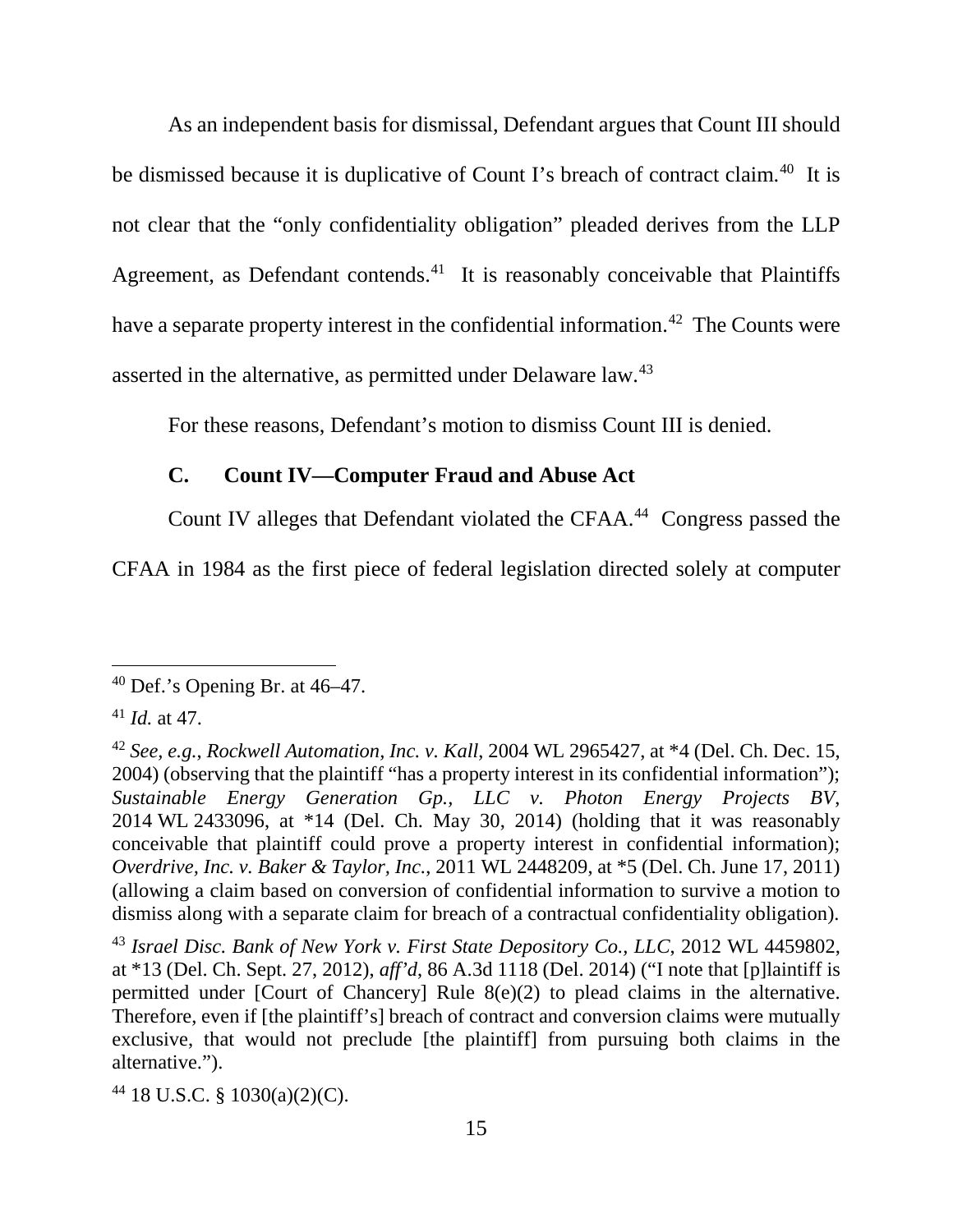crime.45 Originally, the CFAA was a criminal statute intended to protect a limited set of federal computers and financial institutions.<sup>46</sup> It was later expanded to include a broad category of computers "used in or affecting interstate or foreign commerce of communication"<sup>47</sup> and amended to add a civil cause of action.<sup>48</sup> As a result, violations of the statute expose offenders to both civil and criminal liability.

Plaintiffs allege that Defendant violated Section 1030(a)(2)(C) of the CFAA by misappropriating information stored on Defendant's work-issued computer. Section  $1030(a)(2)(C)$  renders liable a person who "intentionally accesses a

<sup>45</sup> H.R. Rep. No. 98–894, at 6 (1984), *reprinted in* 1984 U.S.C.C.A.N. 3689, 3691 ("There is [n]o specific federal legislation in the area of computer crime.").

<sup>46</sup> *Brekka*, 581 F.3d at 1130 ("The CFAA was enacted . . . to enhance the government's ability to prosecute computer crimes."); Shawn E. Tuma, *What Does CFAA Mean and Why Should I Care?*, 63 S.C. L. Rev. 141, 155 (2011) ("This first statute was very narrow. This statute was limited to 'three specific scenarios: computer misuse to obtain national security secrets, computer misuse to obtain personal financial records, and hacking into U.S. Government computers' . . . . The CFAA's general purpose, originally, was to address the growing problems of computer crime and hacking directed at government interest computers." (citations and footnotes omitted)).

<sup>47</sup> Economic Espionage Act, Pub. L. No. 104–294, 110 Stat. 3488 (1996); 18 U.S.C.  $$1030(e)(2)$ .

<sup>&</sup>lt;sup>48</sup> Proof of one of five additional factors is necessary to maintain a civil action. 18 U.S.C. § 1030(g) ("Any person who suffers damage or loss by reason of a violation of this section may maintain a civil action against the violator to obtain compensatory damages and injunctive relief or other equitable relief."); S. Rep. No. 104–357, at 11–12, 14 (1996) ("The amendment to section  $1030(g)$  provides that victims of computer abuse can maintain a civil action against the violator to obtain compensatory damages, injunctive relief, or other equitable relief."); Catherine M. Sharkey, *Trespass Torts and Self-Help for an Electronic Age*, 44 Tulsa L. Rev. 677, 693 (2009) ("Originally enacted exclusively as a criminal statute, the CFAA was amended in 1994 to add a private civil cause of action with fairly broad jurisdictional reach." (citations and footnote omitted)).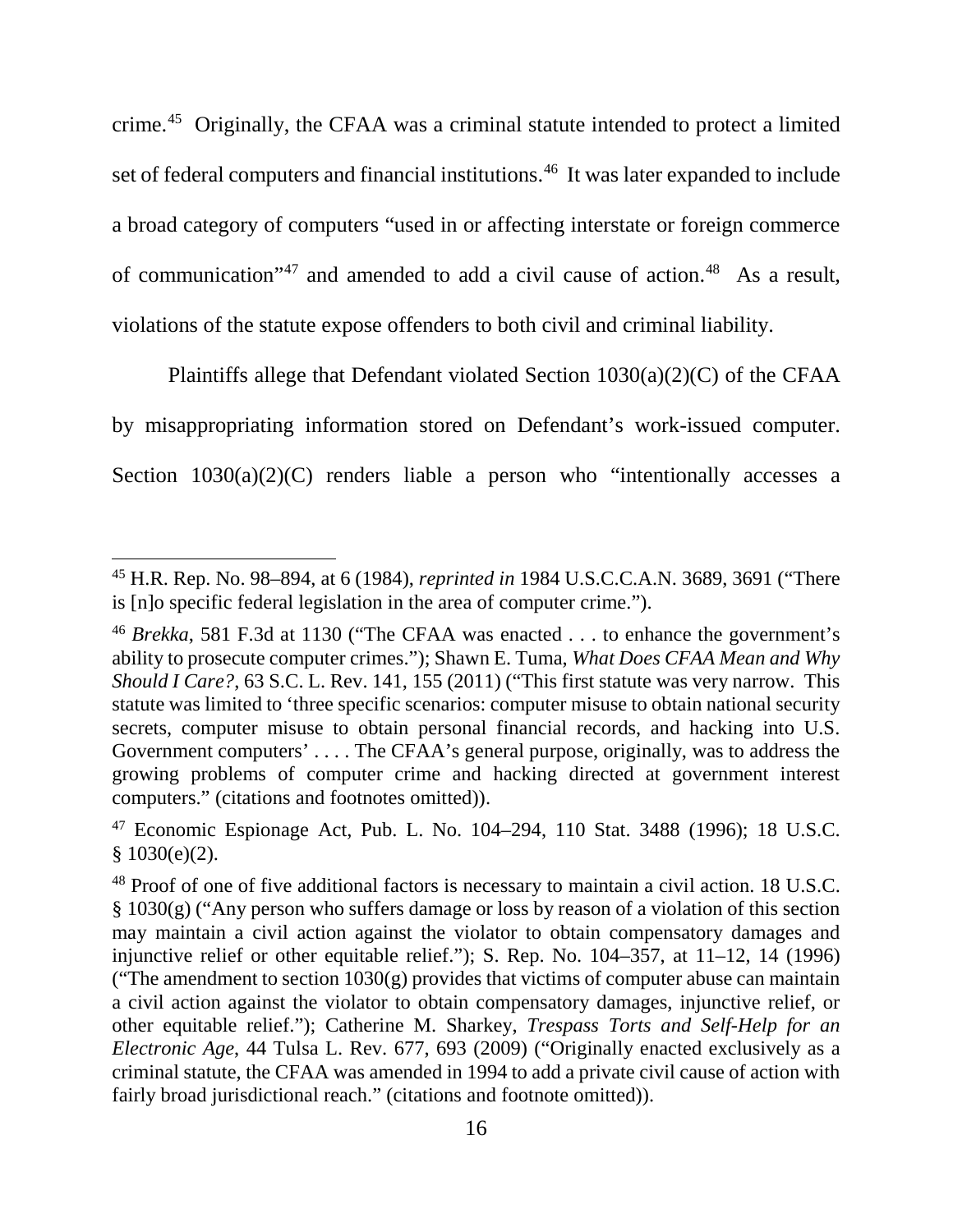computer *without authorization, or exceeds authorized access*, and thereby obtains . . . information from any protected computer."49

Defendant's motion to dismiss Count IV focuses on the meaning of the words emphasized above—"without authorization" and "exceeds authorized access." Defendant argues that the CFAA provides a narrow cause of action under which Plaintiffs can hold Defendant liable for *unauthorized* access of protected computers.50 Defendant argues that the CFAA does not protect against *misuse* of information by a person otherwise authorized to access the information at issue. Plaintiffs respond that the CFAA creates liability for misusing information obtained through authorized access to a protected computer.<sup>51</sup>

# **1. The split in federal authority: the broad and narrow approaches.**

The parties' dispute parallels a nationwide split of federal authority over the proper interpretation of the terms "without authorization" and "exceeds authorized access" in the CFAA.

The first line of cases interprets "accesses a computer without authorization" and "exceeds authorized access" broadly. First promulgated by the First Circuit in *EF Cultural Travel BV v. Explorica, Inc.*, and advanced by Plaintiffs here, the broad

<sup>49</sup> 18 U.S.C. § 1030(a)(2)(C) (emphasis added).

<sup>50</sup> Def.'s Opening Br. at 49.

<sup>51</sup> Pls.' Ans. Br. at 51–52.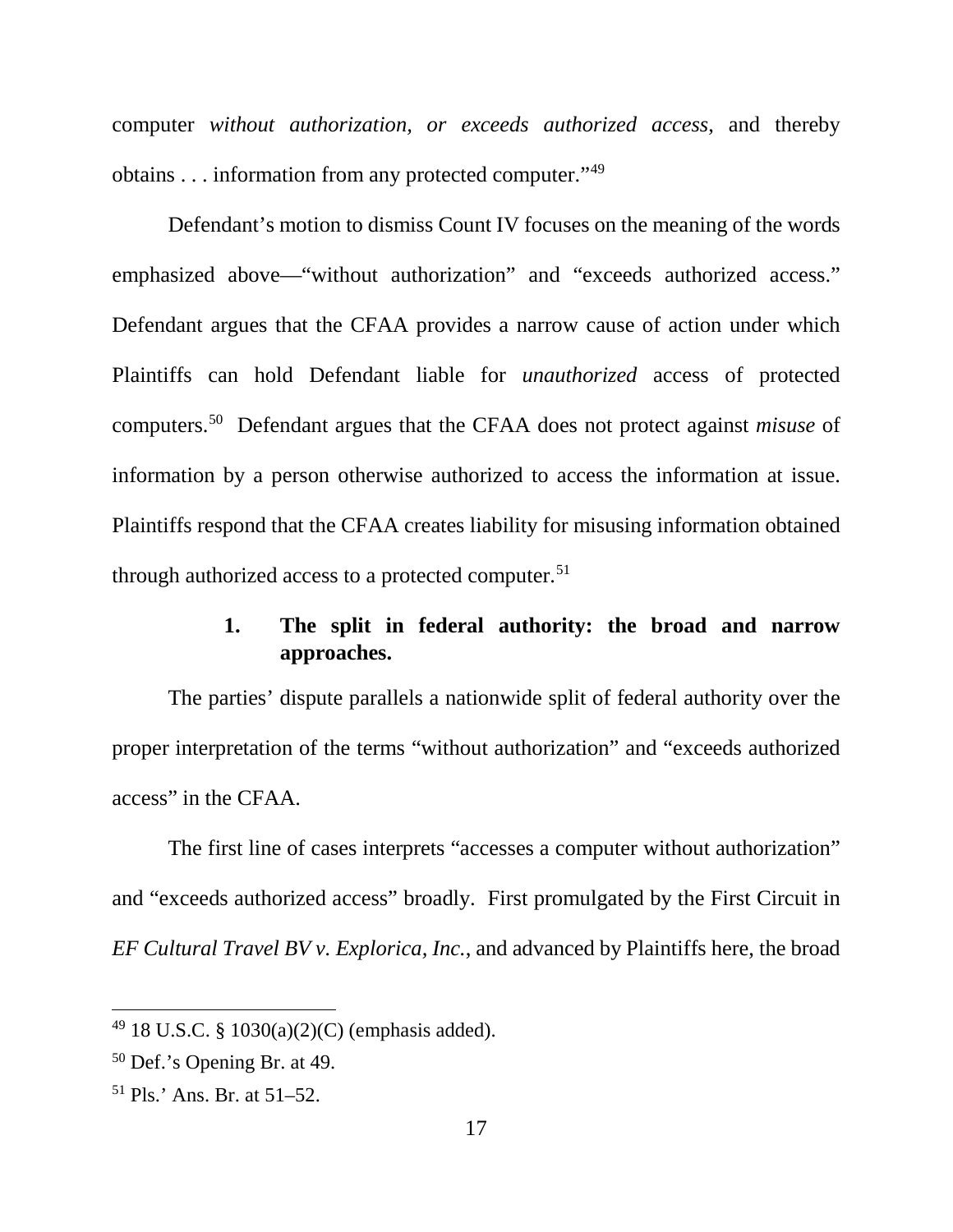interpretation holds that accessing a computer or information in violation of one's use obligations can give rise to liability under the "exceeds authorized access" provision.52 In *EF Cultural*, the Court held that the complaint states a claim that the defendant violated the CFAA by disclosing proprietary information in breach of a confidentiality agreement and policy.53Later, in *Citrin*, the Seventh Circuit adopted the First Circuit's broad interpretation, but framed the analysis as an agency relationship issue.<sup>54</sup> The Court reasoned when an employee uses information in a manner adverse to his employer, the employee violates loyalty duties, thereby implicitly terminating the agency relationship, and losing any authority to access the computer or any information on it.<sup>55</sup> Appellate courts in the Fifth and Eleventh Circuits have also adopted a broad interpretation of the CFAA. 56

The second line of cases interprets "accesses a computer without authorization" and "exceeds authorized access" narrowly. First adopted by the Ninth Circuit in *Brekka*, the narrow approach does not consider an individual's intended

<sup>52</sup> 274 F.3d 577, 582–83 (1st Cir. 2001).

<sup>&</sup>lt;sup>53</sup> *Id.* ("The plaintiff] is likely to prove ... excessive access based on the confidentiality agreement between [a defendant] and [the plaintiff].").

<sup>54</sup> *Int'l Airport Ctrs., LLC v. Citrin*, 440 F.3d 418, 420–21 (7th Cir. 2006).

<sup>55</sup> *Id*.

<sup>56</sup> *United States v. John*, 597 F.3d 263, 272 (5th Cir. 2010); *United States v. Rodriguez*, 628 F.3d 1258, 1263 (11th Cir. 2010).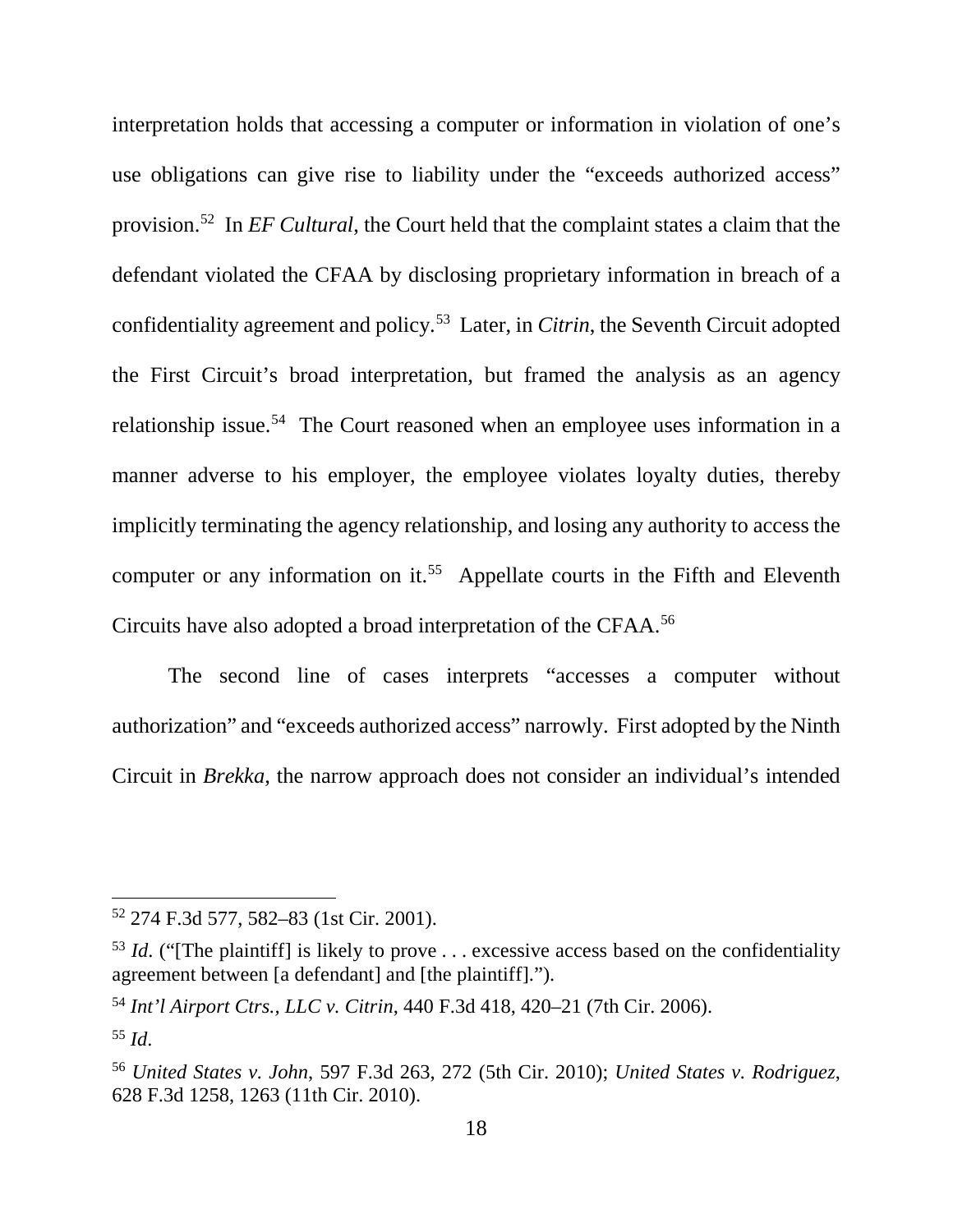or actual misuse of accessed information.57 Appellate courts in the Second and Fourth Circuits have adopted the narrow approach.<sup>58</sup>

## **2. This decision adopts the narrow approach.**

The meaning of "accesses a computer without authorization" and "exceeds authorized access" as used in the CFAA is an issue of first impression for Delaware courts. No authority that binds this Court has addressed the issue. No Delaware state court has encountered the question presented.<sup>59</sup> In interpreting federal statutes absent binding precedent, this Court gives great weight to the rulings of the Third Circuit and Delaware district court. <sup>60</sup> But neither the Third Circuit nor the Delaware

 $\overline{\phantom{a}}$ 

<sup>57</sup> 581 F.3d 1127. *See also United States v. Nosal*, 676 F.3d 854, 863 (9th Cir. 2012) (applying *Brekka*).

<sup>58</sup> *United States v. Valle*, 807 F.3d 508, 527–28 (2d Cir. 2015); *WEC Carolina Energy Sols. LLC v. Miller*, 687 F.3d 199, 204 (4th Cir. 2012).

<sup>59</sup> Delaware has a statutory counterparty to the CFAA—the Misuse of Computer System Information Statute, 11 *Del. C.* § 935 *et seq.* Unlike the CFAA, that statute expressly prohibits "unauthorized use." 11 *Del. C.* § 935(1) ("A person is guilty of the computer crime of misuse of computer system information when . . . [a]s a result of accessing or causing to be accessed a computer system, the person intentionally makes or causes to be made an unauthorized display, use, disclosure or copy . . . ."). Given its distinguishable language, cases interpreting Section 935(1) are not instructive to the issue at hand.

<sup>60</sup> *See, e.g.*, *Johnson v. State*, 983 A.2d 904, 917 (Del. 2009) ("After reviewing the varied approaches taken by the Circuit courts in light of somewhat unclear United States Supreme Court precedents, we adopt the approach taken by the Third Circuit[.]"); *Cosby v. Correct Care Sols., LLC*, 2016 WL 7103387, at \*6 (Del. Super. Dec. 6, 2016) ("The language of the DDEA is virtually identical to 42 U.S.C. § 2000(e) of the federal Civil Rights Act of 1964 (Title VII). Accordingly, when construing the DDEA, Delaware courts look to how the federal courts in the Third Circuit and the District of Delaware have construed Title VII cases."); *Fusco v. Dauphin*, 75 A.2d 701, 702 (Del. Super. 1950) ("[O]ur own Federal District Court has held that a party is not required to admit facts not within his personal knowledge. . . . While not actually binding upon me, this decision is entitled to the utmost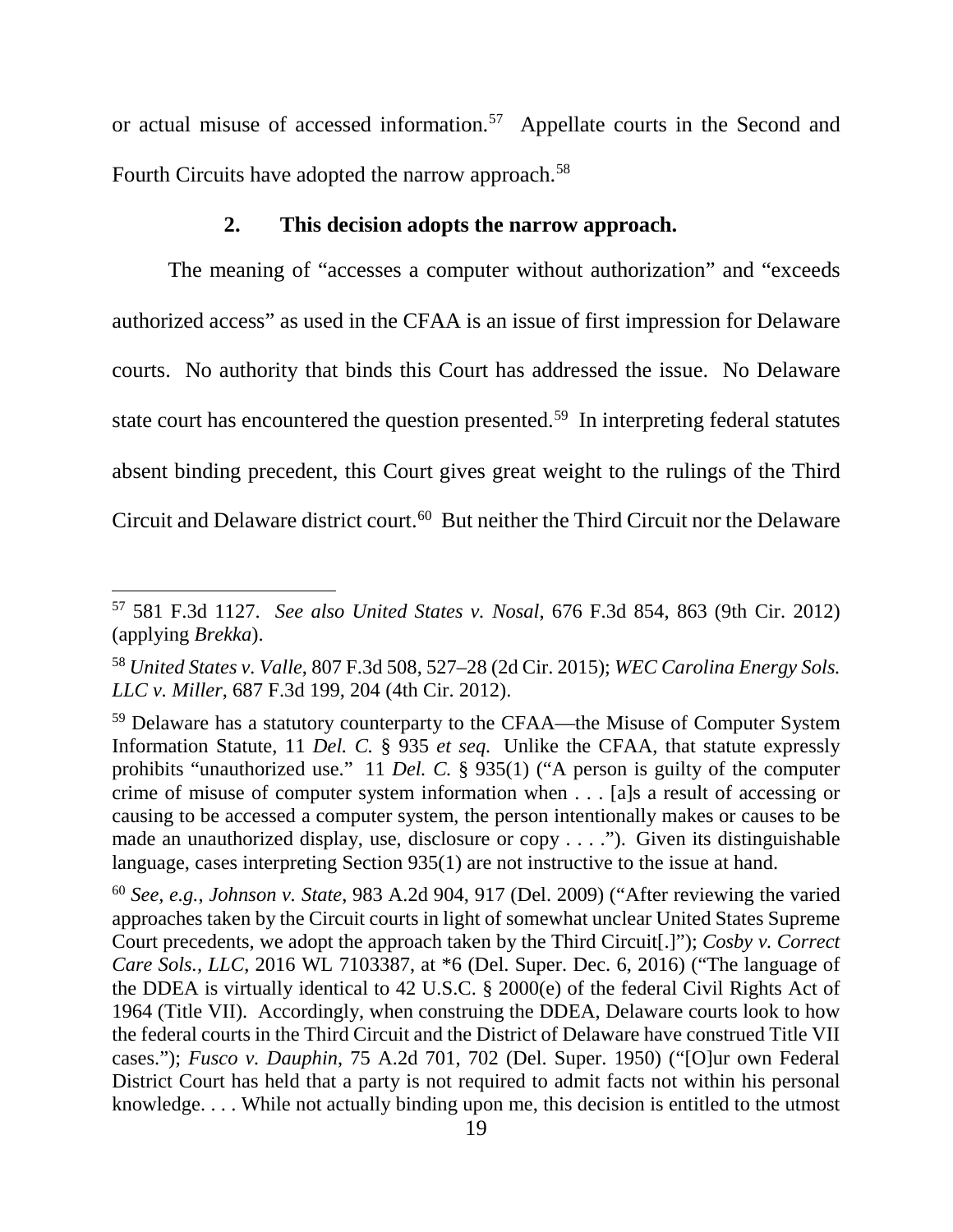district court has ruled on the matter. And non-Delaware district courts within the Third Circuit diverge in their approach.<sup>61</sup>

Without clear guidance from state or federal authorities, this Court looks to principles of statutory interpretation to discern the CFAA's meaning, and concludes that the narrow approach is best supported. The analysis starts with the plain language of the statute.<sup>62</sup> If the plain language is clear and unambiguous, the

 $\overline{\phantom{a}}$ 

respect." (citation omitted)). *See also Red Maple Props. v. Zoning Comm'n of Town of Brookfield*, 610 A.2d 1238, 1242 n.7 (Conn. 1992) ("'The decisions of the federal circuit in which a state court is located are entitled to great weight in the interpretation of a federal statute.'" (alteration omitted)); *Pignato v. Great W. Bank*, 664 So. 2d 1011, 1015 (Fla. Dist. Ct. App. 1995) ("[A]ccording unusual weight to a decision on an issue rendered by a federal circuit in which the state is located is an appropriate method for deciding federal questions where there is no Supreme Court authority[.]"); *Littlefield v. State*, 480 A.2d 731, 737 (Me. 1984) ("[I]n the interests of existing harmonious federal-state relationships, it is a wise policy that a state court of last resort accept, so far as reasonably possible, a decision of its federal circuit court on . . . a federal question."); *Abbott v. Goodwin*, 804 P.2d 485, 490 (Or. Ct. App. 1991) (stating that although not bound by lower federal court decisions, "under principles of federalism, we not only defer to federal court precedents, we should give weight to those of the Ninth Circuit, in which Oregon lies"), *modified on other grounds*, 809 P.2d 716 (Or. 1991).

<sup>61</sup> *Compare Beauty Plus Trading, Co. v. Adamo*, 2018 WL 846918, at \*1–2 (D.N.J. Feb. 13, 2018) (adopting narrow approach), *Teva Pharm. USA, Inc. v. Sandhu*, 291 F. Supp. 3d 659, 669–70 (E.D. Pa. 2018) (same), *Tactical Pers. Leasing, Inc. v. Hajduk*, 2018 WL 4740195, \*2–3 (W.D. Pa. Oct. 2, 2018) (same), and *Adv. Fluid Sys., Inc. v. Huber*, 28 F. Supp. 3d 306, 329 (M.D. Pa. 2014) (same) *with Chubb Ina Hldgs. Inc. v. Chang*, 2017 WL 499682, at \*6–7 (D.N.J. Feb. 7, 2017) (denying dismissal of CFAA claims and citing *Citrin* favorably) and *Spinello Cos. v. Silva*, 2014 WL 4896530, at \*3–4 (D.N.J. Sept. 30, 2014) (same).

<sup>62</sup> *Jimenez v. Quarterman*, 555 U.S. 113, 118 (2009) ("As with any question of statutory interpretation, our analysis begins with the plain language of the statute."); *Zhurbin v. State*, 104 A.3d 108, 110 (Del. 2014) ("Our analysis of the parties' arguments begins with the plain language of the statute[.]").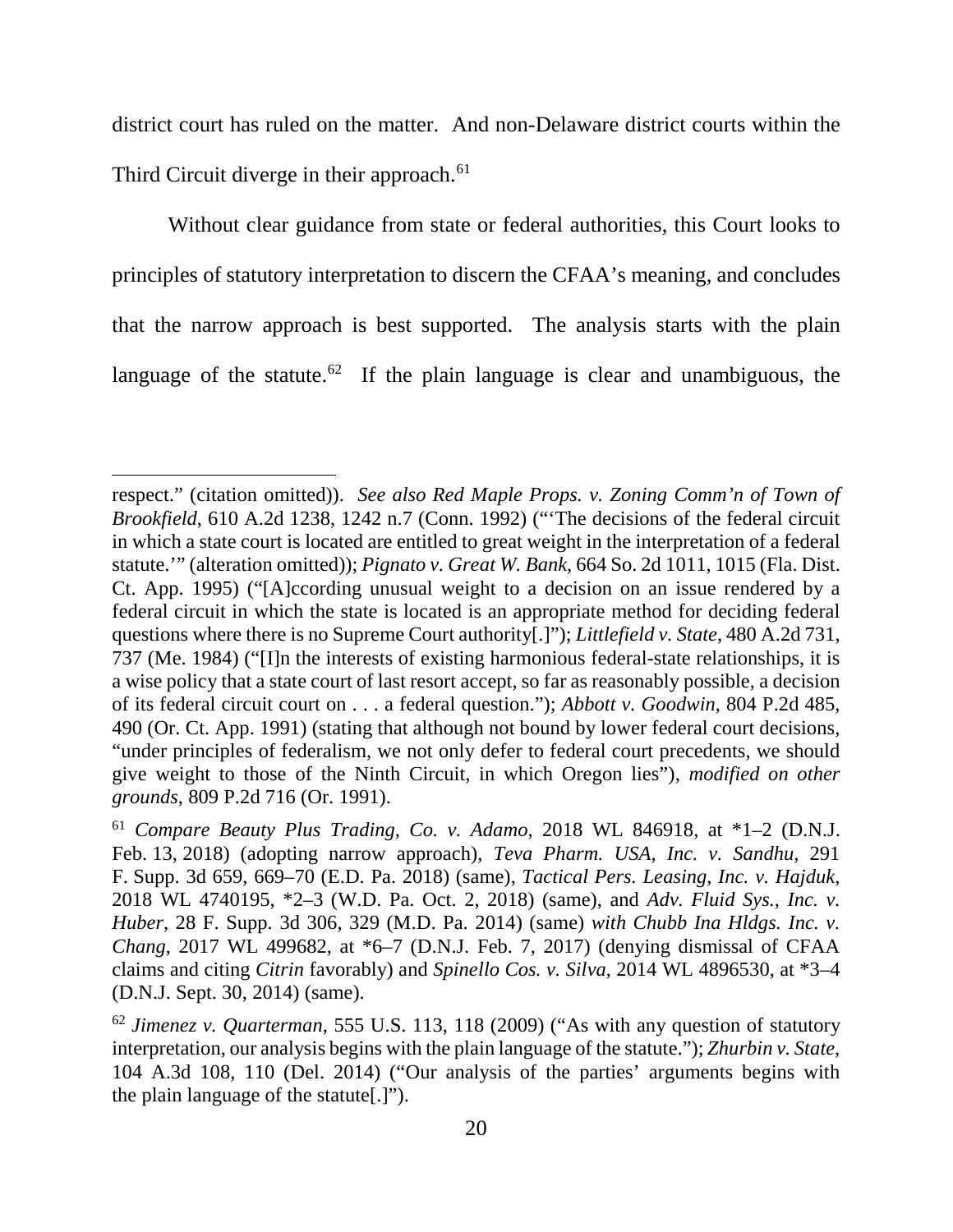analysis ends.63 If the plain language is susceptible to multiple meanings, the Court ascertains the meaning of the statute by reviewing the statute's purpose and legislative history.<sup>64</sup> When a statute has both civil and criminal applications, the rule of lenity applies.<sup>65</sup> That rule requires this Court to construe criminal statutes strictly to avoid interpretations not "clearly warranted by the text."66 The concept behind it is that the legislature should not decree punishment without making clear what conduct incurs that punishment.<sup>67</sup>

<sup>63</sup> *See Nat'l Ass'n of Mfrs. v. Dep't of Def.*, 138 S. Ct. 617, 631 (2018); *see also BedRoc Ltd., LLC v. United States*, 541 U.S. 176, 183 (2004) (plurality opinion) ("The preeminent canon of statutory interpretation requires us to presume that the legislature says in a statute what it means and means in a statute what it says there. Thus, our inquiry begins with the statutory text, and ends there as well if the text is unambiguous." (internal quotation marks, alteration, and citation omitted)); *Zhurbin*, 104 A.3d at 110 ("Where a statute contains unambiguous language that clearly reflects the intent of the legislature, then the language of the statute controls." (citing *Hoover v. State,* 958 A.2d 816, 820 (Del. 2008))); *Bd. of Adjustment of Sussex Cty. v. Verleysen*, 36 A.3d 326, 331 (Del. 2012) ("[W]hen a statute is clear and unambiguous there is no need for statutory interpretation." (citing *State v. Skinner*, 632 A.2d 82, 85 (Del. 1993))).

<sup>64</sup> *Parker v. NutriSys., Inc.*, 620 F.3d 274, 277 (3d Cir. 2010); *Clark v. State*, 184 A.3d 1292 (Del. 2018) (TABLE) ("When a statute is ambiguous, a court may refer to the legislative history to interpret the statute." (citing *Arnold v. Soc'y for Sav. Bancorp, Inc*., 650 A.2d 1270, 1287 (Del. 1994))).

<sup>65</sup> *U.S. v. Thompson/Ctr. Arms Co.*, 504 U.S. 505, 518 n.10 (1992) (observing that the rule of lenity applies to statutes having both criminal and civil applications, even where the application at issue is civil in nature); *Miller*, 687 F.3d at 203–04 (applying rule of lenity in interpreting the CFAA); *Dixon v. State*, 673 A.2d 1220, 1225 n.3 (Del. 1996) (analyzing the "general rule" that "ambiguous penal statutes should be strictly construed against the State").

<sup>66</sup> *Crandon v. United States*, 494 U.S. 152, 160 (1990).

<sup>67</sup> *Russello v. United States*, 464 U.S. 16, 29 (1983) ("The rule of lenity, which this Court has recognized in certain situations of statutory ambiguity . . . has no application here. That rule comes into operation at the end of the process of construing what Congress has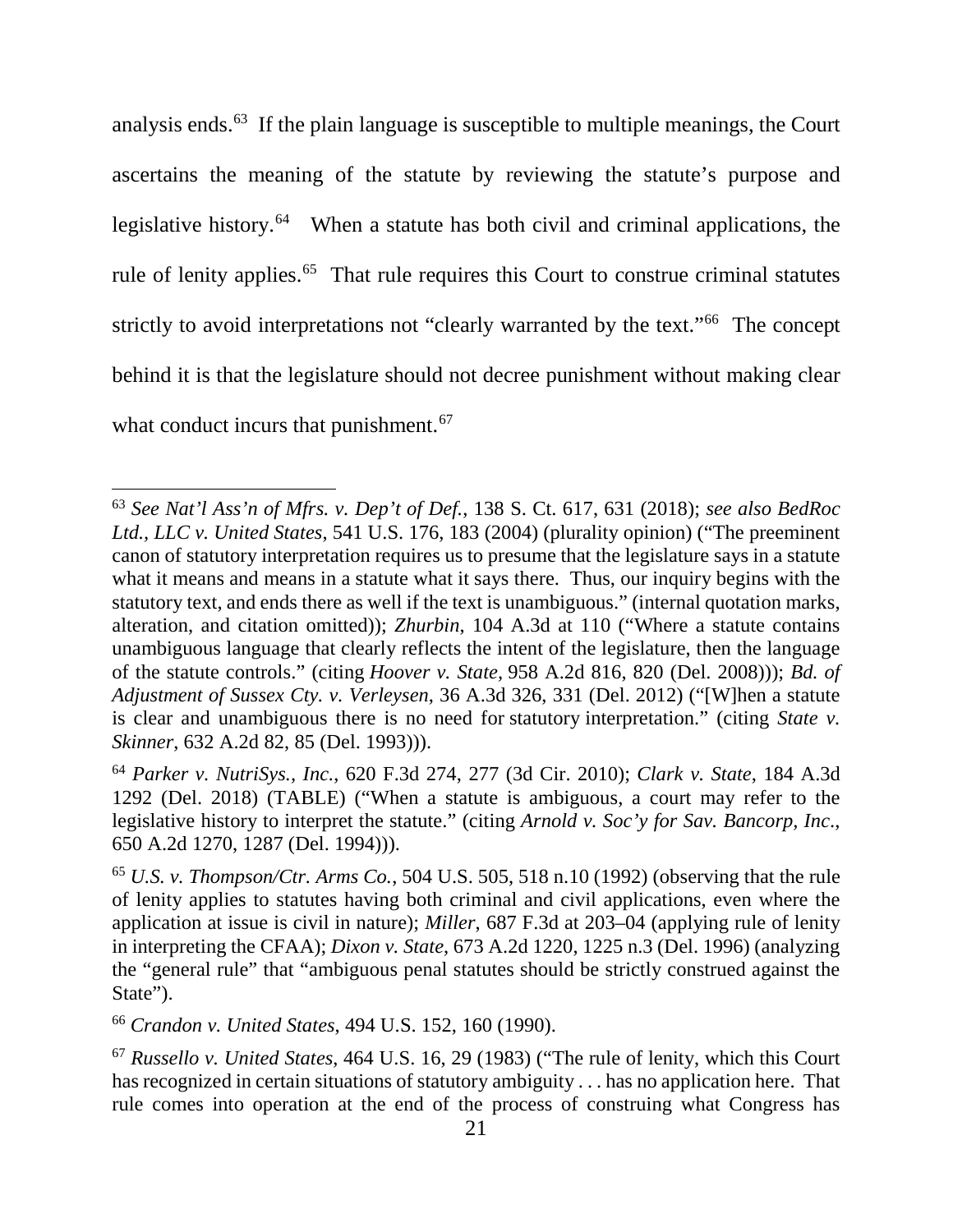Turning to the plain language of the statute, the CFAA distinguishes between "without authorization" and "exceeds authorized access."68 The former is not defined by the statute; the latter is defined as "access to a computer with authorization and to use such access to obtain or alter information in the computer that the accesser is not entitled so to obtain or alter."69 The concepts are closely related; their distinction is "paper thin."<sup>70</sup> The concepts hinge on the words "access" and "authorization." Because the CFAA does not define those terms specifically, the terms must be interpreted in accordance with their "ordinary, contemporary, common meaning."71

expressed, not at the beginning as an overriding consideration of being lenient to wrongdoers. . . . Here, the language of the RICO forfeiture provision is clear, and the rule of lenity does not come into play." (internal quotation marks and citations omitted)); *see also Moskal v. United States*, 498 U.S. 103, 107 (1990) ("We have repeatedly emphasized that the touchstone of the rule of lenity is statutory ambiguity." (citation and internal quotation marks omitted)); *United States v. Bass*, 404 U.S. 336, 348 (1971) (suggesting that the rule of lenity derives from constitutional requirements of fair notice and separation of powers: "[B]ecause of the seriousness of criminal penalties, and because criminal punishment usually represents the moral condemnation of the community, legislatures and not courts should define criminal activity.").

<sup>68</sup> 18 U.S.C. § 1030(a).

 $69$  18 U.S.C. § 1030(e)(6).

<sup>70</sup> *Citrin*, 440 F.3d at 420 (citation omitted). In *Citrin*, the Court explained that an employee exceeded authorized ac6cess to a public website by using his programming knowledge to obtain confidential information from the public portal. *Id.*

<sup>71</sup> *Perrin v. United States*, 444 U.S. 37, 42 (1979); *French v. State*, 38 A.3d 289, 291 (Del. 2012) ("[I]f the words [of the statute] are not defined, they are given their commonly understood, plain meaning." (citing *Dickerson v. State*, 975 A.2d 791, 798 (Del. 2009))).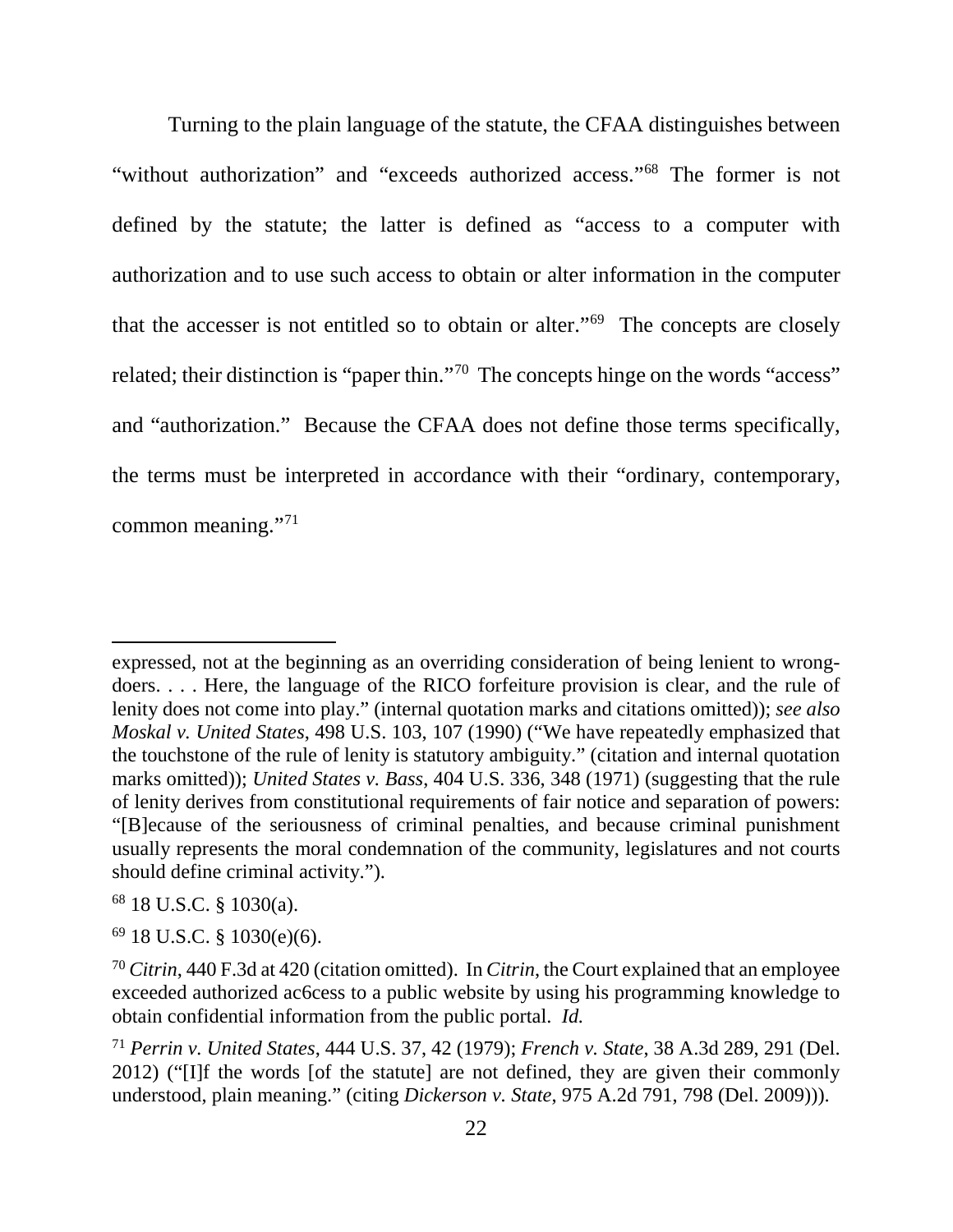Dictionary definitions define "authorizing" as granting permission,<sup>72</sup> and "accessing" as "to obtain or acquire" or "to gain admission to."73 Putting the definitions together, an employee "accesses a computer 'without authorization' when he gains admission to a computer without approval."<sup>74</sup> An employee

<sup>72</sup> *Authorization*, Black's Law Dictionary (10th ed. 2014) ("Official permission to do something; sanction or warrant."); *QVC, Inc. v. Resultly, LLC*, 159 F. Supp. 3d 576, 595 (E.D. Pa. 2016) ("The Oxford English Dictionary defines 'Authorization' as 'the action of authorizing a person or thing' or 'formal permission or approval.' The term, 'to authorize,' in turn, ordinarily means 'to give official permission for or formal approval to (an action, undertaking, etc.).' Therefore, based on the ordinary meaning of the word, to act 'without authorization' is to act without formal permission or approval." (citations omitted)); *Valle*, 807 F.3d at 524 ("The dictionary defines 'authorization' as 'permission or power granted by authority.' Thus, common usage of 'authorization' suggests that one 'accesses a computer without authorization' if he accesses a computer without permission to do so at all." (quoting Random House Unabridged Dictionary 139 (2001))); *Pulte Homes, Inc. v. Laborers' Int'l Union of N. Am.*, 648 F.3d 295, 303–04 (6th Cir. 2011) ("The plain meaning of 'authorization' is '[t]he conferment of legality; . . . sanction.'" (quoting 1 Oxford English Dictionary 798 (2d ed. 1989)); *United States v. Aleynikov*, 737 F. Supp. 2d 173, 191–92 (S.D.N.Y. 2010) ("'Authorization' is generally defined as the 'act of authorizing' or 'permission or power granted by an authority.' . . . Based on the ordinary meaning of 'authorization,' then, a person who 'accesses a computer without authorization' does so without any permission at all. By contrast, a person who 'exceeds authorized access' has permission to access the computer, but not the particular information on the computer that is at issue." (quoting The Random House Dictionary of the English Language 100 (Unabridged ed. 1970))).

<sup>73</sup> *Access*, Black's Law Dictionary (10th ed. 2014) ("A right, opportunity, or ability to enter, approach, pass to and from, or communicate with."); *Miller*, 687 F.3d at 204 ("Thus, we note at the outset that 'access' means '[t]o obtain, acquire,' or '[t]o gain admission to.'" (quoting Oxford English Dictionary (3d ed. 2011))); *Synthes, Inc. v. Emerge Med., Inc.*, 2012 WL 4205476, at \*17 (E.D. Pa. Sept. 19, 2012) ("[O]ther courts have used the common meaning of the word 'access' and defined it as 'gaining admission to.'" (citing *Miller*, 687 F.3d at 204)); *Sw. Airlines Co. v. BoardFirst, LLC*, 2007 WL 4823761, at \*12 (N.D. Tex. Sept. 12, 2007) (using the "dictionary definition" of "access" as "mean[ing] 'to get at' or 'gain access to'" (quoting Merriam-Webster's Collegiate Dictionary 6 (10th ed. 1998))).

<sup>74</sup> *Miller*, 687 F.3d at 204 (citing *Brekka*, 581 F.3d at 1133).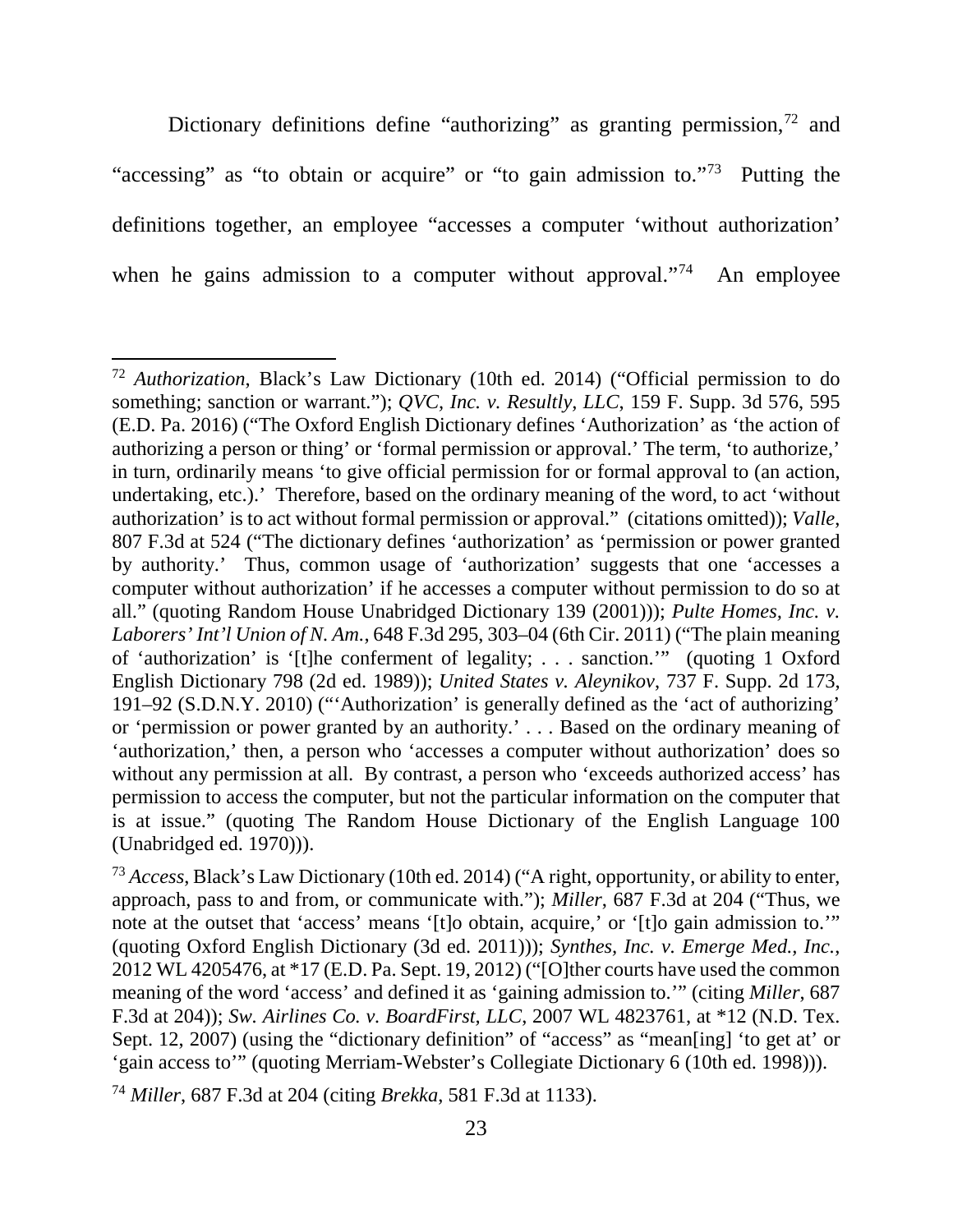"'exceeds authorized access' when he has approval to access a computer, but uses his access to obtain or alter information that falls outside the bounds of his approved access."75 Under these definitions, an employee does not exceed authorized access by misusing the information the employee had a right to access. This definition accords with the narrow interpretation.

Although dictionary definitions favor the narrow interpretation, the federal split suggests that the CFAA's plain language is susceptible to multiple meanings.<sup>76</sup> This decision therefore reviews the CFAA's purpose and legislative history.

Turning to a review of statutory purpose and history, Congress adopted the CFAA to combat computer hacking, as discussed above. In *Citrin*, the Seventh Circuit speculated that this purpose targeted not just "long-distance attacks" from outsiders without authorized access to a system, but also "inside attack[s]" by "disgruntled programmers who decide to trash the employer's data system on the way out . . . ."77 To reach the disgruntled programmer, the statute must be interpreted broadly, according to the Seventh Circuit. In *Miller*, however, the Fourth Circuit set forth a compelling counterargument interpreting Congressional intent in favor of the

<sup>75</sup> *Id.*

<sup>76</sup> *See, e.g.*, *Valle*, 807 F.3d at 524–25 ("If this sharp division means anything, it is that the statute is readily susceptible to different interpretations.").

<sup>77</sup> *Citrin*, 440 F.3d at 420.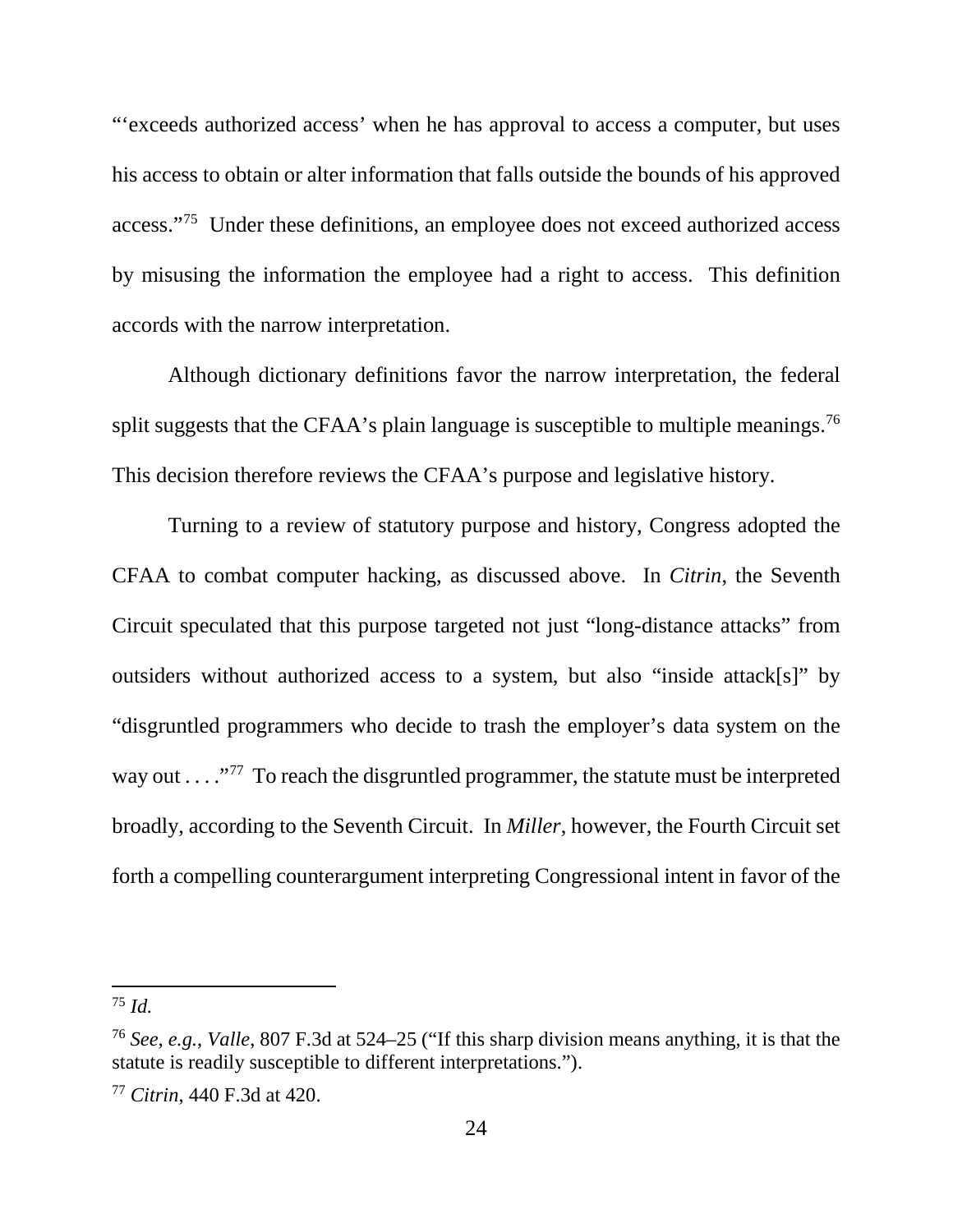narrow interpretation.<sup>78</sup> The Court did so by positing the following example: An employee downloads information from her work computer in violation of office policy, for the commendable purpose of progressing on a project from home.<sup>79</sup> Under the Seventh Circuit's interpretation of the CFAA, by violating the corporate use policy, the employee "exceeded her authorized access," implicitly terminated her agency relationship, and exposed herself to civil and as well as criminal liability. This is an extreme outcome that criminalizes banal moments of misuse common in the modern work force. These "far-reaching effects" seem "unintended by Congress."80 To avoid these clearly unintended consequences, a court must follow the narrow approach.

Last, the rule of lenity tips decidedly in favor of the narrow approach. As illustrated by the Fourth Circuit's example, the broad interpretation of the CFAA creates criminal liability in multiple common scenarios. The narrow interpretation avoids that result. Given the criminal application of the CFAA, and the expansive potential criminal liability created by the broad interpretation, "authorized access" and "exceeds authorized access" must be narrowly construed.<sup>81</sup>

<sup>78</sup> *Miller*, 687 F.3d at 206.

<sup>79</sup> *Id*.

<sup>80</sup> *Id*.

<sup>81</sup> *See, e.g.*, *Valle*, 807 F.3d at 528 (adopting narrow approach to avoid "'unintentionally turn[ing] ordinary citizens into criminals'" (citing *Nosal*, 676 F.3d at 863)); *Miller*, 687 F.3d at 204 (adopting narrow approach and observing "[w]here, as here, our analysis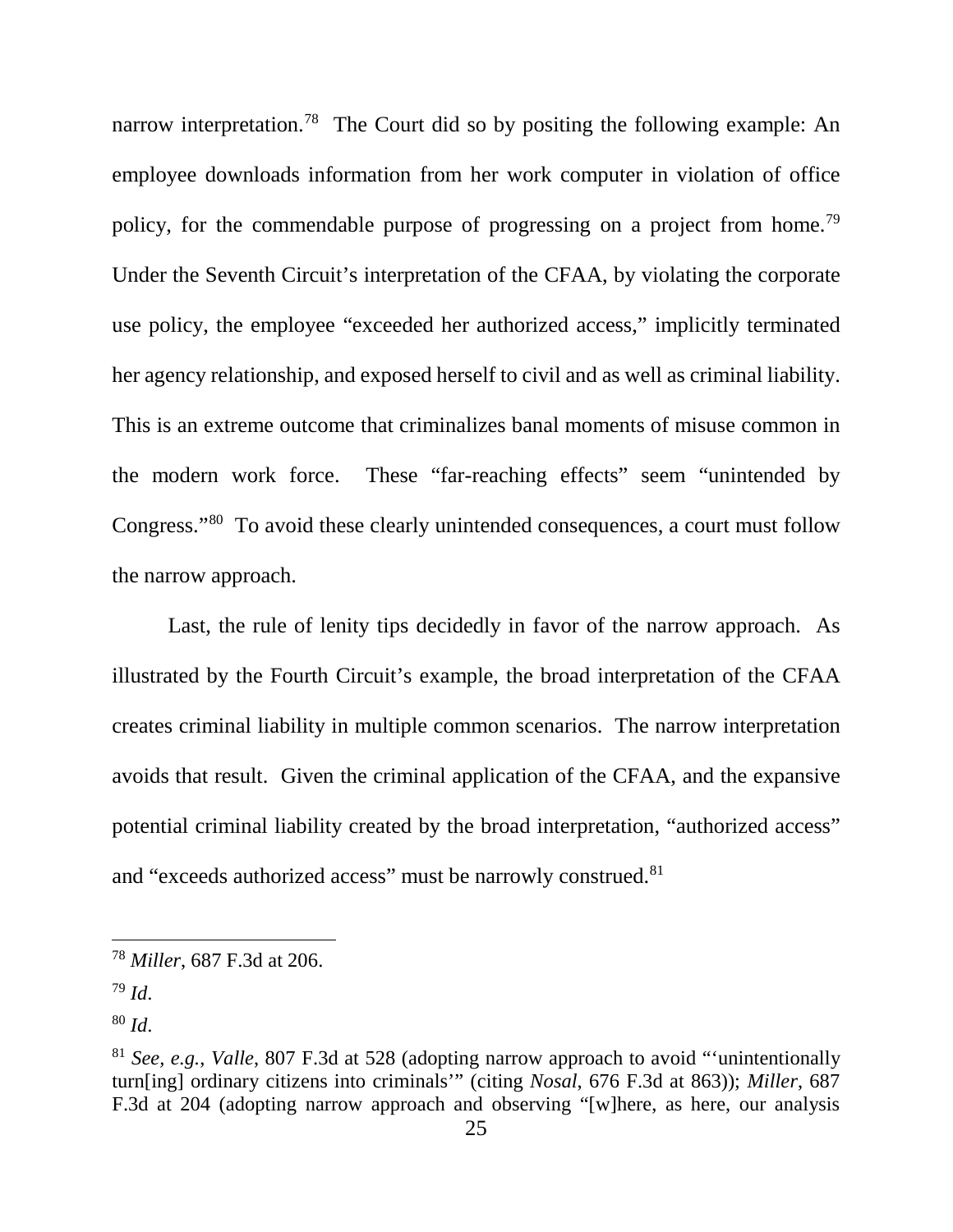In sum, principles of statutory interpretation weigh in favor of adopting the narrow view of "without authorization" and "exceeds authorized access." That language applies only when an individual accesses a computer or information on that

 $\overline{\phantom{a}}$ 

involves a statute whose provisions have both civil and criminal application, our task merits special attention because our interpretation applies uniformly in both contexts." (citations omitted)); *Brekka*, 581 F.3d at 1134 (adopting narrow approach and observing that although the case arose in the civil context, the court's interpretation is equally applicable in the criminal context, and recognizing that ambiguity must be resolved in favor of lenity); *Mathey Dearman, Inc. v. H&M Pipe Beveling Mach. Co.*, 2018 WL 4224897, at \*5 (N.D. Okla. Sept. 5, 2018) (adopting narrow approach, citing the discussion *Brekka* for its discussion of the rule of lenity); *Hedgeye Risk Mgmt., LLC v. Heldman*, 271 F. Supp. 3d 181, 195 (D.D.C. 2017) (adopting narrow approach, citing *Valle* for its discussion of the rule of lenity); *Giles Const., LLC v. Tooele Inventory Sol., Inc*., 2015 WL 3755863, at \*3 (D. Utah June 16, 2015) (adopting narrow approach and reasoning that "[i]n the CFAA, Congress has not clearly criminalized the *misuse* of lawfully obtained computer information. And if that conduct is not criminal under the statute, the conduct cannot provide a basis for a civil cause of action." (emphasis original)); *Enhanced Recovery Co., LLC v. Frady*, 2015 WL 1470852, at \*8 (M.D. Fla. Mar. 31, 2015) (adopting narrow approach "'so that Congress will not unintentionally turn ordinary citizens into criminals.'" (citing *Nosal*, 676 F.3d at 863)); *JBCHldgs. NY, LLC v. Pakter*, 931 F. Supp. 2d 514, 524 (S.D.N.Y. 2013) (adopting narrow approach and observing that "the broad reading of 'exceeds authorized access' has breathtaking implications. It would federalize, and potentially subject to federal criminal law, quotidian abuses by employees that have historically been the sole ambit of state employment and criminal law." (citation omitted)); *Sebrite Agency, Inc. v. Platt*, 884 F. Supp. 2d 912, 918 (D. Minn. 2012) (adopting narrow approach and observing that "the broader interpretation would . . . expose employees who violate their employers' computer-use restrictions to criminal liability . . ." (citations omitted)); *Wentworth-Douglass Hosp. v. Young & Novis Prof'l Ass'n*, 2012 WL 2522963, at \*3 (D.N.H. June 29, 2012) (adopting narrow approach and observing that "[b]asing criminal liability on violations of private computer use policies can transform whole categories of otherwise innocuous behavior into federal crimes simply because a computer is involved." (citation omitted)). *See also Brand Energy & Infrastructure Servs., Inc. v. Irex Contr. Gp.*, 2017 WL 1105648, at \*15 (E.D. Pa. Mar. 24, 2017) (rejecting the broad view in part based on the scope of persons who might be subject to liability, observing "the [broad] view would subject too wide a class of individuals—such as family members of employees—to CFAA liability . . . . This was not the intent of the CFAA." (citations omitted)).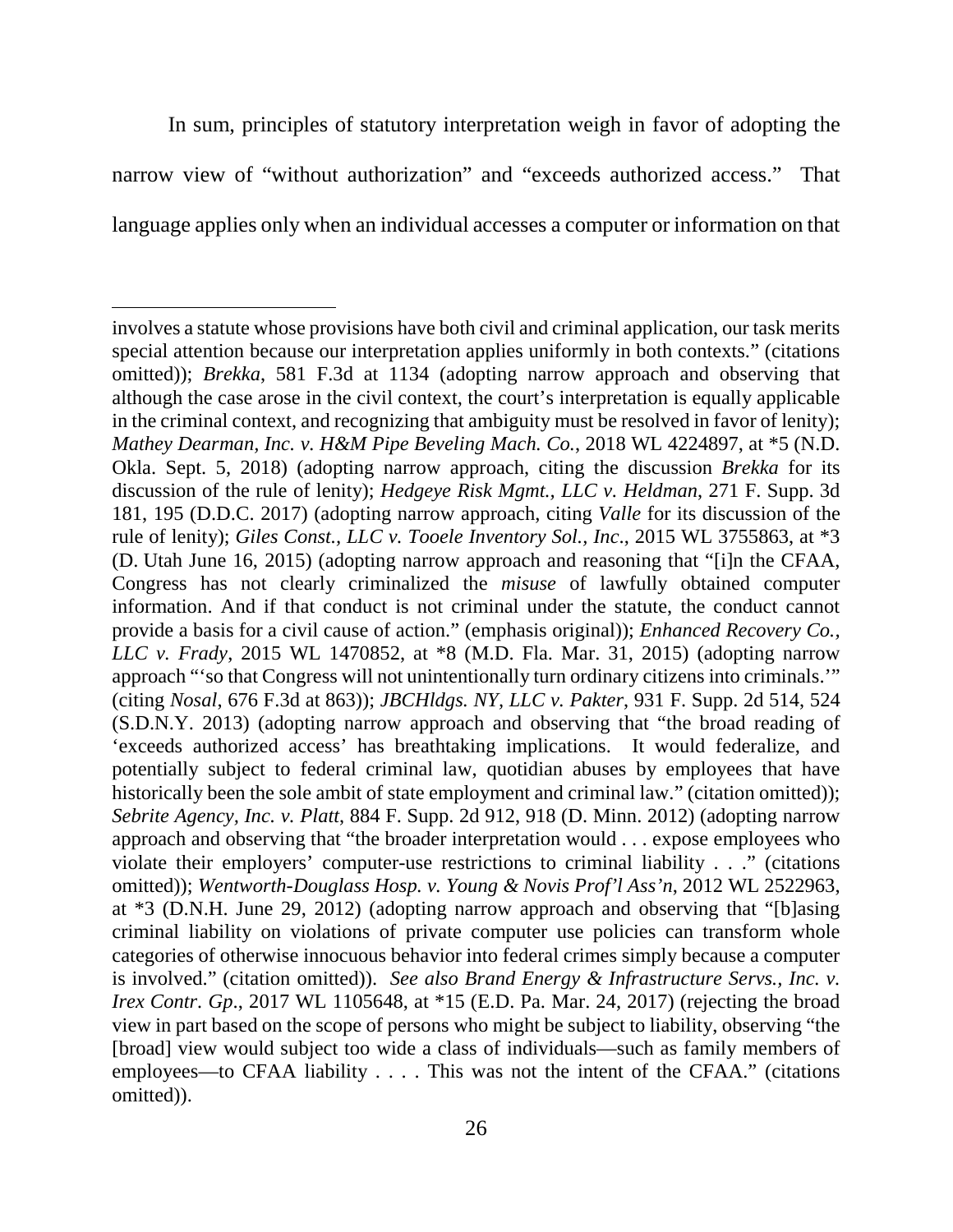computer without permission. The statute does not impose liability for misusing information to which the individual had authorized access.

In adopting the narrow approach, this Court acts consistently with the current trend. The majority of courts deciding this issue since *Brekka* have adopted the narrow approach. Since 2009, district courts in the Sixth,<sup>82</sup> Eighth,<sup>83</sup> Tenth,<sup>84</sup> and D.C. Circuits<sup>85</sup> have applied Defendant's "narrow" interpretation of the Act. Within circuits that initially adopted the broad approach, support for that view is eroding.86

<sup>82</sup> *Cranel Inc. v. Pro Image Consultants Gp., LLC*, 57 F. Supp. 3d 838, 845 (S.D. Ohio 2014) ("The Court agrees with these courts that the narrow interpretation is proper under the CFAA."); *see also Ajuba Int'l v. Saharia*, 871 F. Supp. 2d 671, 687 (E.D. Mich. 2012); *ReMedPar, Inc. v. AllParts Med., LLC*, 683 F. Supp. 2d 605, 613, 615 (M.D. Tenn. 2010); *Black & Decker (U.S.), Inc. v. Smith*, 568 F. Supp. 2d 929, 934–35 (W.D. Tenn. 2008).

<sup>83</sup> *Sebrite*, 884 F. Supp. 2d at 917–18 ("The Court continues to believe that the narrower interpretation of the CFAA is more consistent with statutory text, legislative history, and the rule of lenity.").

<sup>84</sup> *Mathey Dearman, Inc. v. H&M Pipe Beveling Mach. Co.*, 2018 WL 4224897, \*5 (N.D. Okla. Sept. 5, 2018) ("[D]istrict courts in this Circuit uniformly apply the narrow inquiry . . . ."); *accord Tank Connc'n, LLC v. Haight*, 161 F. Supp. 3d 957, 969 (D. Kan. 2016), *appeal dismissed* (10th Cir. July 18, 2016); *Cloudpath Networks v. SecureW2 BV*, 157 F. Supp. 3d 961, 983–984 (D. Colo. 2016); *Cent. Bank & Tr. v. Smith*, 215 F. Supp. 3d 1226, 1232–33 (D. Wyo. 2016); *Giles*, 2015 WL 3755863, at \*3.

<sup>85</sup> *Hedgeye*, 271 F. Supp. 3d at 194–95 ("Although the Court recognizes that the statutory definition of 'exceeds authorized access' is not crystal clear, the Second, Fourth and Ninth Circuits have identified the more persuasive reading of that phrase. . . . Thus, the CFAA prohibits the authorized computer user from accessing 'information' that he is not 'authorized' to obtain or alter. The statute says nothing about the *misuse* of information that the user was authorized to access." (emphasis original)); *see also Lewis-Burke Assocs., LLC v. Widder*, 725 F. Supp. 2d 187, 193–94 (D.D.C. 2010).

<sup>86</sup> Some district courts in the First Circuit treat the relevant appellate court language as dicta. *Advanced Micro Devices, Inc. v. Feldstein*, 951 F. Supp. 2d 212, 218–19 (D. Mass. 2013) ("At the time of this order, the First Circuit has not clearly articulated its position on this issue. Some district judges have read [*EF Cultural*] as an endorsement of the broader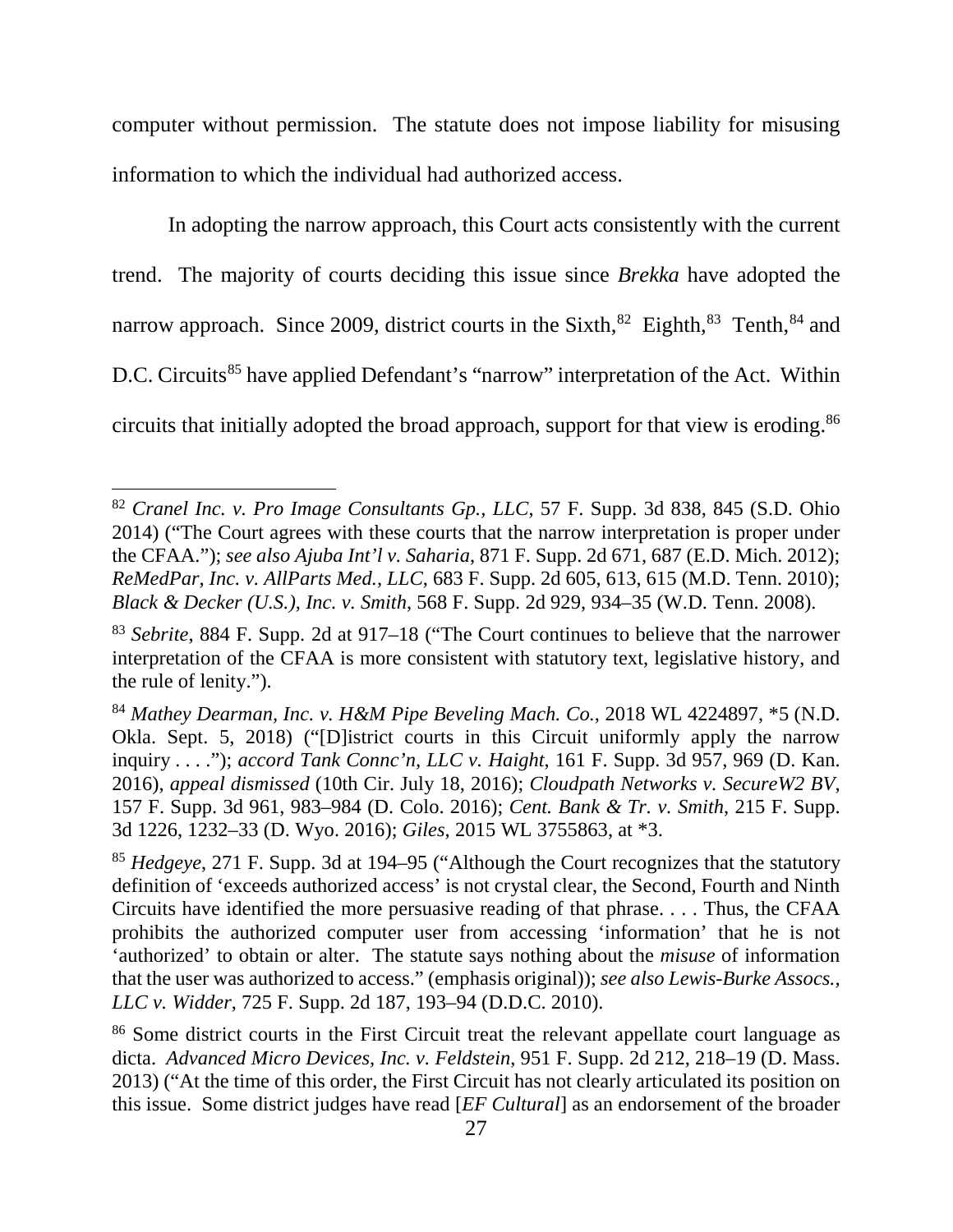Although this decision does not rest on the national trend as a basis for adopting the narrow approach, the fact that the country appears to be moving toward a narrow approach does provide some assurance of its wisdom.

# **3. Applying the narrow approach leads to partial dismissal of the CFAA claim.**

Applying the narrow approach requires denying part of Plaintiffs' CFAA

claim.

l

The Complaint alleges that, before his termination, Defendant was authorized

interpretation . . . . Others have read [*EF Cultural*] as supporting a broad interpretation only in dicta, and have adopted a narrower interpretation. . . . It is not clear to me that [*EF Cultural*] is a plain endorsement of a broad interpretation." (citations omitted)). Some district courts in the Eleventh Circuit reject the relevant precedent. *See, e.g.*, *Frady*, 2015 WL 1470852, at  $*6$  ("Other courts, including the majority of district courts in this Circuit that have considered the question, have adopted a narrower definition of 'exceeds authorized access.'"); *Power Equip. Maint., Inc. v. AIRCO Power Servs., Inc.*, 953 F. Supp. 2d 1290, 1296 (S.D. Ga. 2013) ("exceeds authorized access simply means that, while an employee's initial access was permitted, the employee accessed information for which the employer had not provided permission"); *Bell Aerospace Servs., Inc. v. U.S. Aero Servs., Inc.*, 690 F. Supp. 2d 1267, 1272 (M.D. Ala. 2010) (finding that the broad interpretation "ignores the plain language of the statute" and the narrow interpretation "is buoyed by the nature of the statute itself . . . Because the seven employees who resigned had valid permission to utilize the Bell Aerospace computers, they were acting with authorization when they accessed the computers up until the time they each were escorted from the facility."); *but see Aquent LLC v. Stapleton*, 65 F. Supp. 3d 1339, 1346 (M.D. Fla. 2014) ("In 2010, the Eleventh Circuit joined circuits that take a broader view, holding that when the employer had a policy limiting an employee's computer access to that done for business purposes, an employee who accessed a database for an improper purpose exceeded authorized access. . . . Accordingly, under *Rodriguez* [the plaintiff] sufficiently stated a cause of action . . . ." (citation omitted)). The Eleventh Circuit has observed this trend, noting the broad interpretation's "lack of acceptance" and that "several of our sister circuits have roundly criticized [broad interpretation] decisions . . . ." *EarthCam, Inc. v. OxBlue Corp.*, 703 Fed. Appx. 803, 808 n.2 (11th Cir. 2017).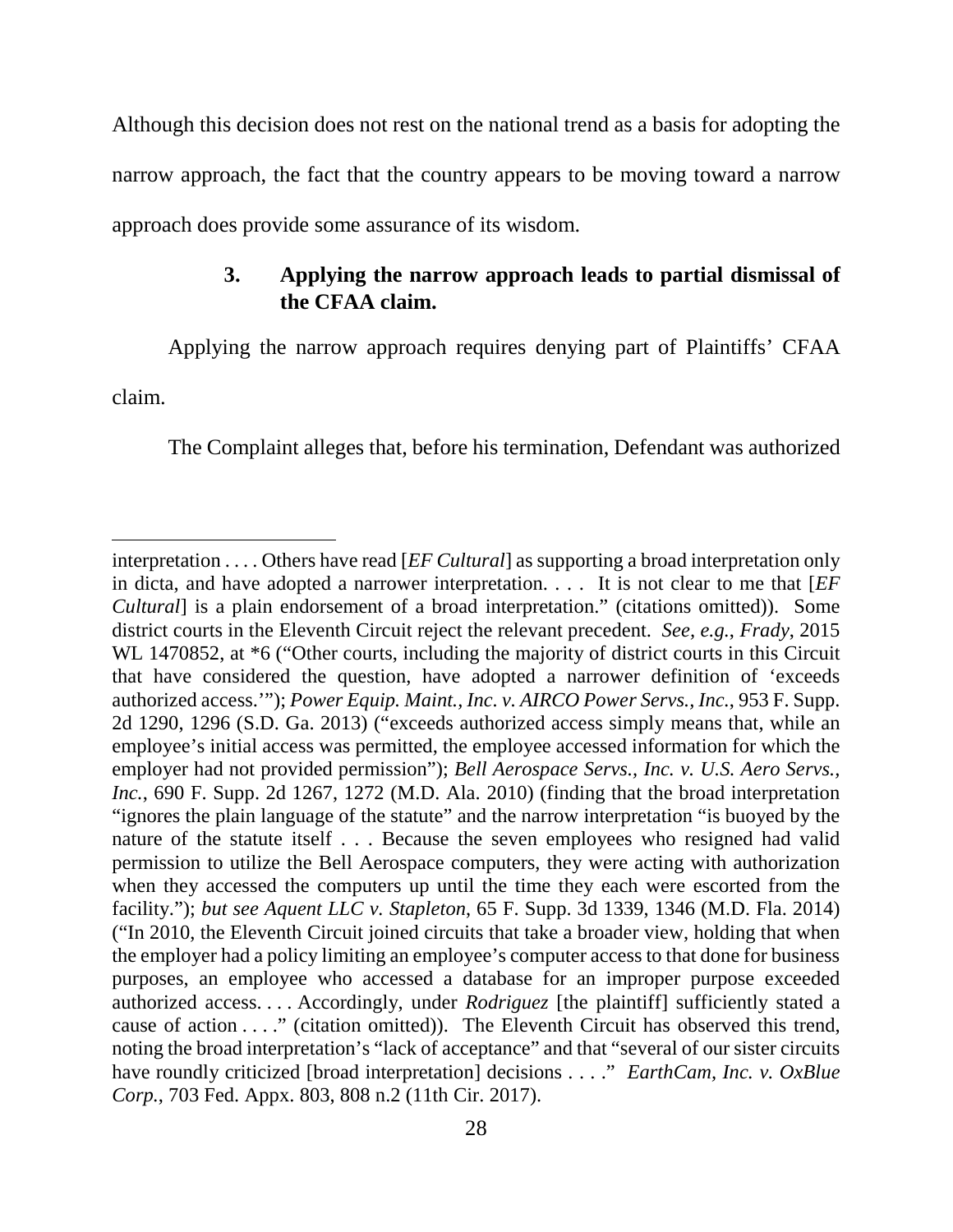to access the information at issue. Plaintiffs expressly allege that "[i]n carrying out [his] responsibilities, *Defendant had access* to AlixPartners' trade secrets and other confidential and proprietary information."87 Plaintiffs describe the information accessed on a "laptop used by Defendant *during his employment*," and they describe "thousands of *his* work-related files in a folder."88 Plaintiffs describe how Defendant "organized *his* files containing confidential information into subfolders entitled with the names of sensitive matters related to AlixPartners from the time of his employment on behalf of AlixPartners."<sup>89</sup> They explain that the "folders generally contain additional subfolders *relevant to the work Defendant performed for AlixPartners*."90 These allegations reveal that Defendant was authorized to fully access the computer's contents. Thus, Plaintiffs' CFAA claim relating to Defendant's March 8, 2017 access is dismissed.

Plaintiffs also allege that Defendant accessed his work computer and its contents on July 28, 2017, "*after* AlixPartners provided Defendant notice of his dismissal by registered letter on July 25, 2017 and *after* he had ceased to perform work on behalf of AlixPartners."<sup>91</sup> It is reasonably conceivable that Defendant was

<sup>87</sup> Compl. ¶ 14 (emphasis added).

<sup>88</sup> *Id.* ¶ 45 (emphasis added).

<sup>89</sup> *Id*. (emphasis added).

<sup>90</sup> *Id*. (emphasis added).

<sup>91</sup> *Id.* ¶ 51 (emphasis added).